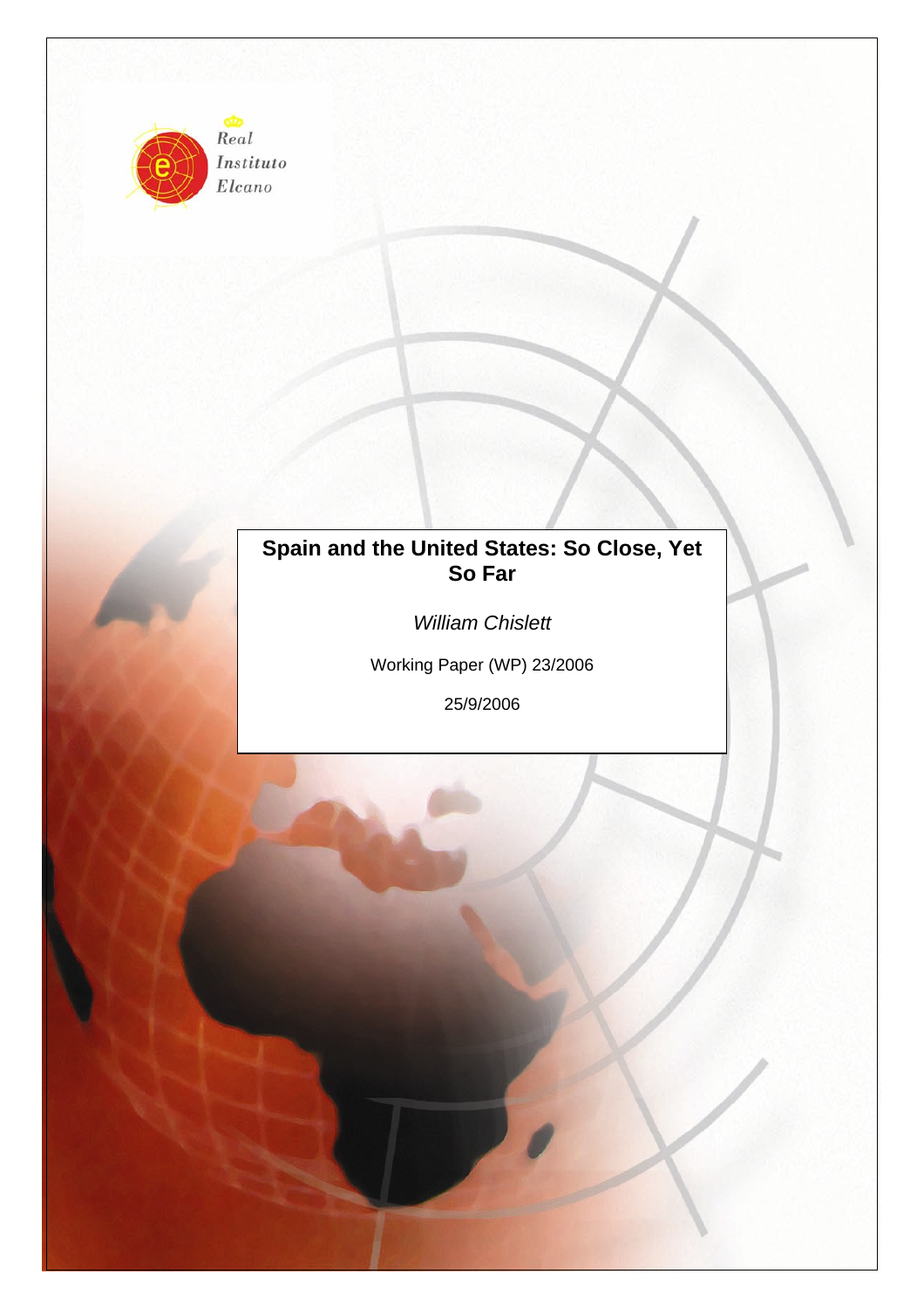

# **Spain and the United States: So Close, Yet So Far<sup>1</sup>**

*William Chislett \** 

*For Antonio Muñoz Molina and Elvira Lindo, citizens of Madrid and New York* 

**Summary**: This Paper updates the author's book Spain and United States: The Quest for Mutual Rediscovery (*[www.realinstitutoelcano.org/publicaciones/libros/ChislettEsp-EEUU](http://www.realinstitutoelcano.org/publicaciones/libros/ChislettEsp-EEUU-ingles.pdf)[ingles.pdf](http://www.realinstitutoelcano.org/publicaciones/libros/ChislettEsp-EEUU-ingles.pdf)*), published by Elcano in November 2005, in a much abbreviated form. It incorporates the latest figures and material regarding trade, investment, political and cultural relations and other areas.

# **Contents**

Historical Overview Political Relations US Investment in Spain Spanish Investment in the United States Foreign Trade The Hispanic Community in the United States Cultural Relations Anti-Americanism in Spain **Conclusion** Appendix Bibliography

## **Historical Overview**

Spain's involvement in the United States stretches back to 1513 when Juan Ponce de León landed on the east coast of what is today the state of Florida and claimed it for the Spanish crown.<sup>[2](#page-1-0)</sup> Within three decades of his landing, the Spanish became the first Europeans to reach the Appalachians, the Mississippi, the Grand Canyon and the Great Plains. Spanish ships sailed along the East Coast, reaching present-day Bangor, Maine, and up the Pacific Coast as far as Oregon. In all, Spaniards probed half of today's lower

*(1978-84).* <sup>1</sup> This Paper updates the author's book *Spain and United States: The Quest for Mutual Rediscovery*  (*[www.realinstitutoelcano.org/publicaciones/libros/ChislettEsp-EEUU-ingles.pdf](http://www.realinstitutoelcano.org/publicaciones/libros/ChislettEsp-EEUU-ingles.pdf)*), published in November 2005 by the Elcano Royal Institute, in a much abbreviated form. It broadly follows the same structure and incorporates the latest figures and material. The author writes a monthly article on Spain for the Elcano Royal Institute (*[www.realinstitutoelcano.org/insidespain.asp](http://www.realinstitutoelcano.org/insidespain.asp)*). In April 2005 he was a visiting scholar at the King Juan Carlos 1 of Spain Centre, New York University.<br><sup>2</sup> America is named efter the Italian povinctor Av

 $\overline{a}$ *\* Former correspondent for The Times in Spain (1975-78) and the Financial Times in Mexico* 

<span id="page-1-0"></span>America is named after the Italian navigator Amerigo Vespucci, who sailed in 1499 –seven years after his friend and rival Christopher Columbus first landed in the West Indies–. Vespucci's breakthrough came on his second voyage, when he realised that what he was exploring was not India (as Columbus had thought) but a new continent. The story is brilliantly told in Felipe Fernández-Armesto, *Amerigo: The Man Who Gave His Name to America*, Weidenfeld & Nicolson, 2006.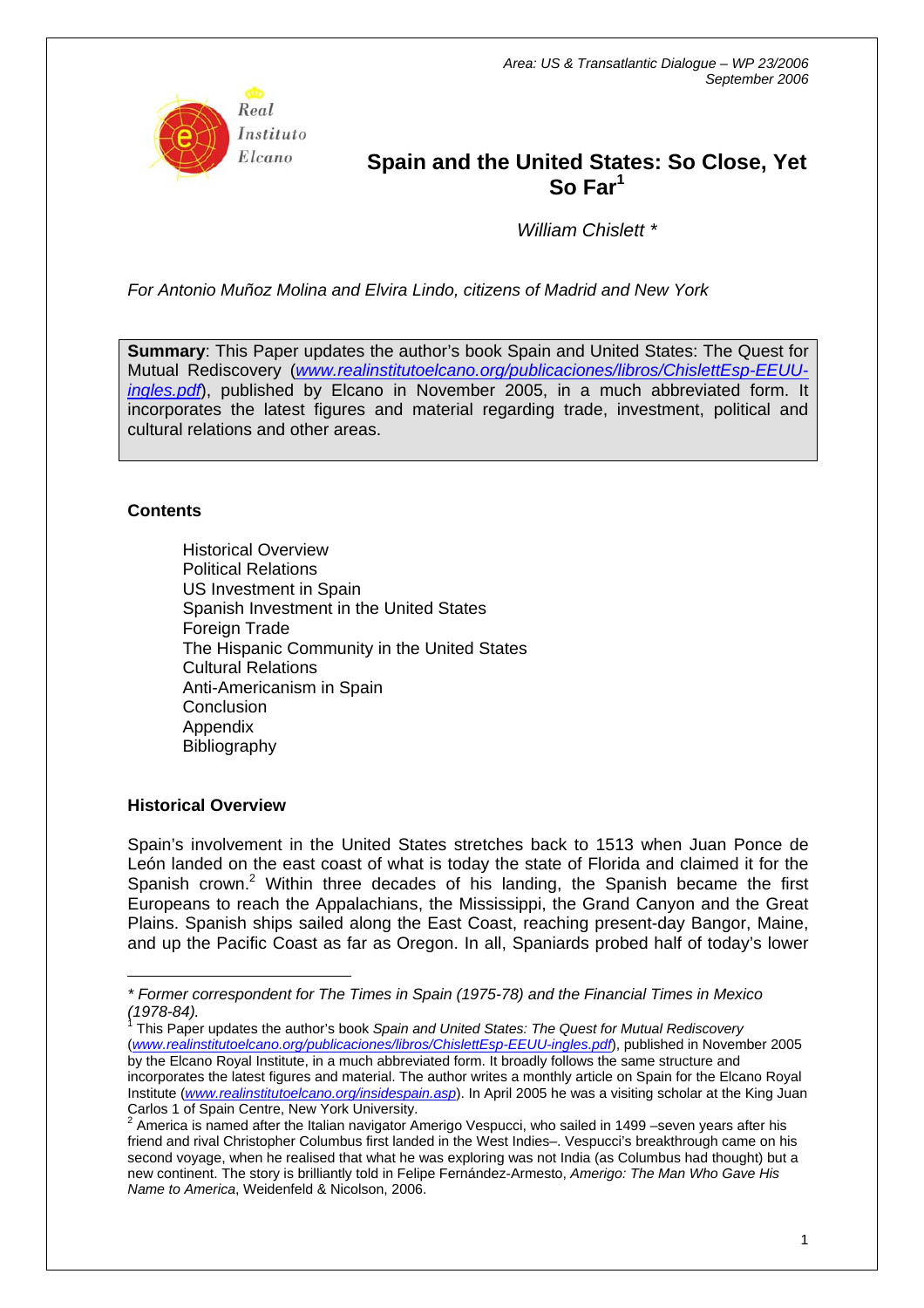48 states before the English tried to colonise, at Roanoke Island, North Carolina. The oldest continuously inhabited city in the United States is St. Augustine in Florida, founded in 1565 by Pedro Menéndez de Avilés. Santa Fe, New Mexico, also predates Plymouth, Massachusetts, where the English ship, the Mayflower, arrived in 1620 with the Pilgrims. All of this is well documented, as is the extensive exploration by the  $16<sup>th</sup>$  century French and Portuguese and yet Americans cling to a myth regarding the creation of their nation centred on the Pilgrims.<sup>[3](#page-2-0)</sup> Perhaps this is because winners write history and the Spanish, like the French, were ultimately losers in the battle for America.

At the time of the American Revolution (1775-83), almost all of the modern-day United States west of the Mississippi River up to Canada, as well as what is now called Mexico (then known as New Spain), was a territory of Spain, which was an ally of France and an economic competitor of Great Britain. Spain took the side of the American rebels, more out of hatred for Britain, its old rival, than for any enthusiasm for the cause of independence, which it feared would spread to the Spanish colonies in Latin America, as it eventually did. Spain hoped that a British defeat would enable it to recover those parts of Spanish America –Jamaica, Honduras, parts of west Florida– and Europe –Gibraltar and Menorca– that the British had occupied.

Louisiana's governor was a young Spanish nobleman named Bernardo de Gálvez. Before Spain declared war on Great Britain in 1779, Gálvez had been in contact with the American political leaders Patrick Henry, Thomas Jefferson and Charles Henry Lee and had secured the port of New Orleans so that only American, Spanish and French ships could move up and down the Mississippi River. Gálvez, under the instructions of the Spanish crown, aided the American Revolutionaries by allowing tons of badly needed supplies to be shipped up the Mississippi to patriot forces in the North. He also raised an army that included Creoles, Native Americans, free African-Americans and his own Spanish regulars. In 1780, Gálvez captured the British-held forts at Baton Rouge and Natchez and in 1782 the British naval base at New Providence in the Bahamas. The city of Galveston. Texas is named after him. $4$ 

Spain established regular diplomatic relations with the United States in 1785, six years before Britain, and signed the first treaty in 179[5](#page-2-2).<sup>5</sup> Spanish influence was seen in the adoption of the dollar and its symbol, which is said to derive from a handwritten 'p<sup>s</sup>" an abbreviation for *peso* in old Spanish-American books. Under the Transcontinental Treaty (1819), the United States obtained Florida, while Spain, in return for a US promise to stay out of Mexico,<sup>[6](#page-2-3)</sup> recognised the Louisiana Purchase of 1803 (the sale to the United States by the French of more than two million square kilometres of territory, from the Mississippi River to the Rocky Mountains).

Almost 80 years later (1898), Spain and the United States went to war over Cuba and Puerto Rico. From the early days of the Republic, US politicians considered Cuba's geographic position –140km from Florida and commanding important seaways connecting

<span id="page-2-0"></span> $^3$  An excellent account debunking some of the myths is contained in Tony Horwitz (2006). 'Anglo Americans', wrote David J. Weber, the pre-eminent historian of Spanish North America, 'inherited the view that Spaniards were unusually cruel, avaricious, treacherous, fanatical, superstitious, cowardly, corrupt, decadent, indolent and authoritarian'.<br><sup>4</sup> The decisive Spanish role in the creation of what is today the United States is generally downplayed or not

<span id="page-2-1"></span>taught at all in US or Spanish schools –nor is it recognised in most official ceremonies–. The history of this period is essentially presented as one of England and the United States. 5

<span id="page-2-2"></span>Under the Treaty of Friendship, Limits and Navigation between Spain and the United States, the United States obtained all its long-sought claims, principally the right to free navigation along the Mississippi River 'from its source to the Ocean' through the huge Spanish-owned Louisiana Territory. Spain gained nothing from the treaty –neither a firm alliance nor a mutual guarantee of territory–.

<span id="page-2-3"></span><sup>&</sup>lt;sup>6</sup> As a result of the 1847 war between Mexico, by then independent from Spain, and the United States, Texas and what is now New Mexico, Arizona and California became part of the United States.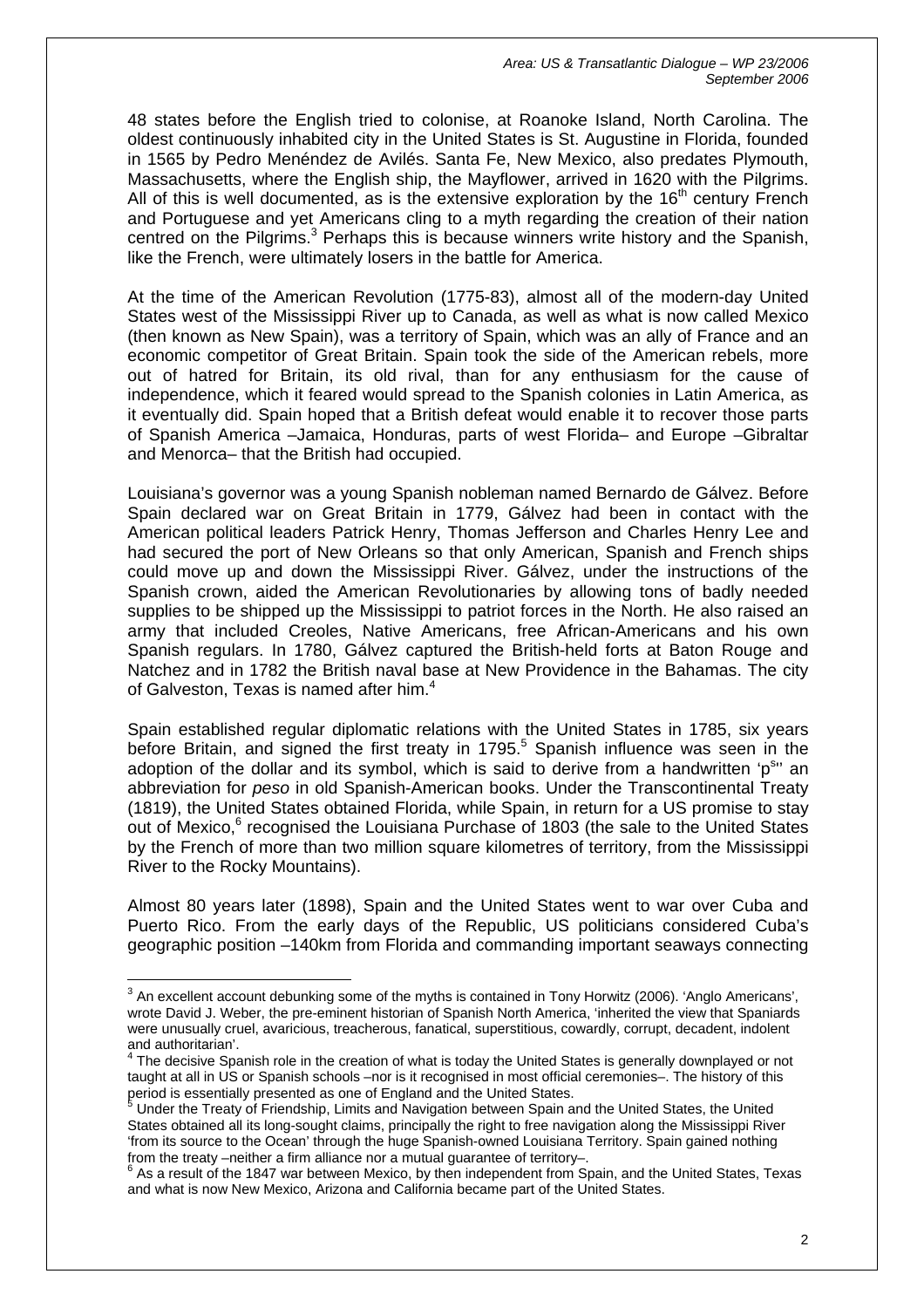the Atlantic Ocean with the Gulf of Mexico and the Caribbean Sea– as vital to the United States. This had been enforced by the 1823 Monroe Doctrine, which announced that America, both North and South, was for the Americans and clearly went against Spanish interests. The Spanish-American War was the last war fought by Spain with any foreign power.[7](#page-3-0)

When the Spanish Civil War (1936-39) began President Franklin D Roosevelt, wrapped up in his New Deal isolationism and anxious not to alienate the Catholic vote (which basically supported General Franco), condemned Franco's uprising against the Republican government but kept his country out of the conflict (the approximately 3,000 Americans who voluntarily formed the Abraham Lincoln Battalion and fought on the side of the Republic notwithstanding). Despite the US Neutrality Act of 1935, Franco's side received 3.5 million tonnes of oil on credit during the war, more than double the total oil imports of the Republic. $8$ 

Franco won the Civil War and established a dictatorship that lasted until 1975, when he died. Although officially neutral during the Second World War, the wily Franco helped Hitler and Mussolini, both of whom had supported him materially during the Civil War. For example, he exported wolfram (a key ingredient in the manufacture of high-quality steel for armaments), steel, mercury and zinc to the Nazis and sent the Blue Division to fight alongside the Wehrmacht on the Eastern front.

The victory of the allies in 1945 left the Franco regime very much of a pariah in the United States and Europe. Initially, the United States took a tough stance against Franco. Together with Britain and France it issued a Tripartite Declaration on 4 March 1946 which stated that Spain could not look forward to 'full and cordial association' with them as long as Franco remained in power. And it barred the country from joining the United Nations and excluded it from the 1948 Marshall Plan.

Events, however, brought Spain and the United States together in a marriage of convenience. On the one hand, Spain was destitute and internationally ostracised. On the other hand, Washington concluded that its policy of isolating the country had strengthened Franco, hindered Spain's economic recovery and made her cooperation less likely in the event of another war. As of 1947 the Pentagon, the body most directly concerned with the Cold War challenge, had its eyes on establishing military bases in Spain because of its geo-strategic position at the southern tip of Europe guarding the entrance to the western Mediterranean. Spain was the missing link to close the network of forward-deploying US bases that the Strategic Air Command was keen to establish to encircle the Soviet Union (bases were established in Portugal's Azores in 1951 and in Turkey in 1952). The idealistic approach towards foreign affairs was abandoned for a classical *Realpolitik*. Spain was viewed as little more than a strategically located piece of real estate.

In March 1950, the US government dipped into its surplus stocks and sold 86 million pounds of potatoes to Spain, thereby helping to end the potato rationing that had been in force since the end of the Civil War in 1939. The turning point came on 24 June 1950, when communist North Korea invaded non-communist South Korea, under US control since the end of the Second World War. The 1953 Pact of Madrid established air bases at Torrejón (near Madrid), Zaragoza and Morón de la Frontera and a naval base at Rota.

 $\overline{a}$ 

<span id="page-3-0"></span><sup>7</sup> In a burst of jingoism, and as part of the national subscription in 1898 to raise funds for the war, a *corrida* was held in Madrid with two famous bullfighters, Guerrita and Luis Mazzantini. When it came to saluting the president of the bullring, Guerrita took off his hat and told the spectators that he would like 'nothing more than for the bull to turn into a yanqui' so that he could plunge the sword through his heart. Mazzantini said 'all the funds from the *corrida* should be used to buy dynamite so that this country of adventurers called America can be blown to pieces'.

<span id="page-3-1"></span><sup>8</sup> See Anthony Beevor, *The Battle for Spain*, Weidenfeld and Nicolson, 2006, p. 138.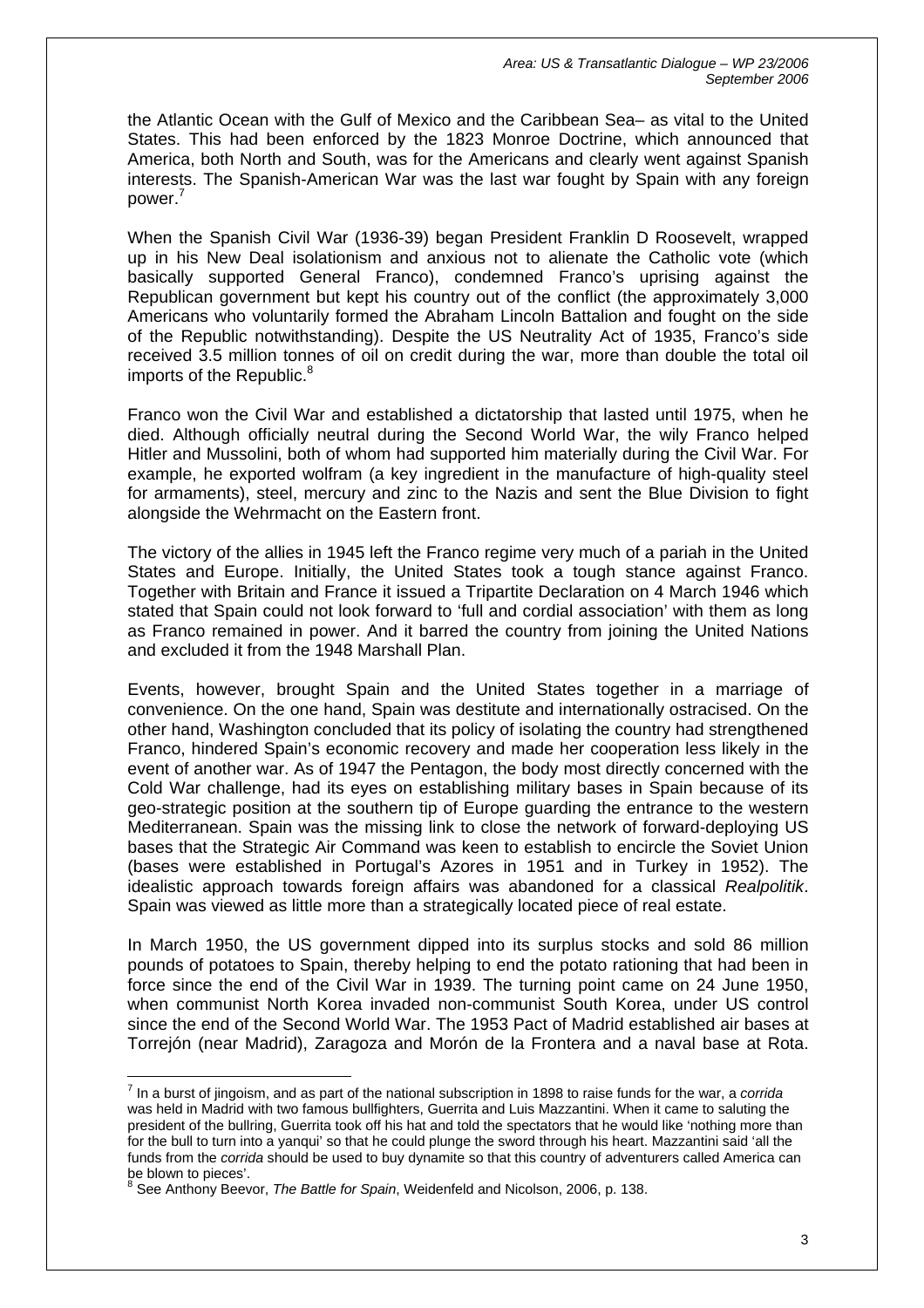Dwight D. Eisenhower became the first US president to visit Spain in 1959. The agreement, which initiated the longest-standing association with a foreign country in Spanish contemporary history, was controversial, especially for France and the UK, which believed it undermined the moral authority of the Western block, and for liberals in the United States, democrats in Spain and Spaniards in exile. For Franco, it was a triumph, particularly as no political liberalisation was demanded and little on the economic front. The dictator's regime gained international respectability, especially in the multilateral area (Spain joined the United Nations in 1955). As a contemporary analyst put it, Spain went 'from United Nations outcast to United States partner'.

Instead of GIs liberating Spaniards from an authoritarian yoke, Washington consolidated the dictatorship and gave it a pervasive feeling of security. The Pact, the cornerstone of political and economic relations between Spain and the United States for some three decades, also led to the abandonment of autarky and the introduction of more orthodox approaches to economic management, thereby paving the way for Spain to become a member of the International Monetary Fund and World Bank, without which the country would not have established an economy linked to the global one. But it also produced a strong anti-US sentiment among the Spanish left.<sup>[9](#page-4-0)</sup> American economic and military assistance between 1953 and 1961 amounted to US\$1.4 billion, making Spain the thirdlargest recipient of American aid in Western Europe.<sup>10</sup> This was a remarkable turnaround from its isolation at the end of World War II and exclusion from the United Nations and the Marshall Plan.

The United States became the main foreign investor in Spain in the 1950s and 1960s, outstripping France, Germany and the UK, previously the main investors. The US bases agreement acted as a stamp of approval for the American business community, while the 1959 Stabilisation Plan engineered a long period of the highest growth in Europe and a consequent surge in the demand for consumer and capital goods, transport equipment and public works. The companies operating in Spain during the 1960s included Texaco and Standard Oil (energy), Abbot Laboratories and Pfizer (chemicals), Babcock & Wilcox and Westinghouse (manufacturing), Coca Cola, Pepsi Cola and Colgate-Palmolive (consumer goods), American Foreign Insurance (insurance) and Hilton (hotels).

When the dictator died in 1975 the United States had done little to develop some form of policy towards a democratic  $Spin<sup>11</sup>$  The main concern were the bases, whose importance increased after the United States was forced out of Libya in 1970. The first post-Franco governments backed NATO membership to the immense pleasure of Washington, which had long lobbied for Spain's entry but which in the dictator's day it never pushed for over the heads of its European allies the way it did the bases agreement. Hard-line Francoist elements in the armed forces were not happy at the democratic direction in which the country was moving, and on 23 February 1981 members of the Civil Guard stormed the Spanish parliament as part of a failed coup. Instead of rallying to the support of the beleaguered government, the US Secretary of State, Alexander Haig said the coup was 'a Spanish internal affair'. This unfortunate remark confirmed the belief of the Spanish left, and democrats as a whole, that the US government placed little importance on the fate of Spanish democracy and that it still hankered after the cosy relationship it had during the Franco regime.

The Socialists, who were against NATO membership and committed to submitting the issue to a referendum, won a landslide victory in the 1982 general election. In a policy U-

 $\overline{\phantom{a}}$ 

<span id="page-4-0"></span><sup>&</sup>lt;sup>9</sup> The classic study is Viñas (2003).<br><sup>10</sup> See Calvo-González (2006).

<span id="page-4-2"></span><span id="page-4-1"></span>

<sup>11</sup> See Calvo-González (2006).<br><sup>10</sup> See Calvo-González (2006).<br><sup>11</sup> See Wells Stabler, 'The View from the Embassy', in Hans Binnendijk (ed.), *Authoritarian Regimes in Transition*, Centre for the Study of Foreign Affairs, US Department of State, 1987.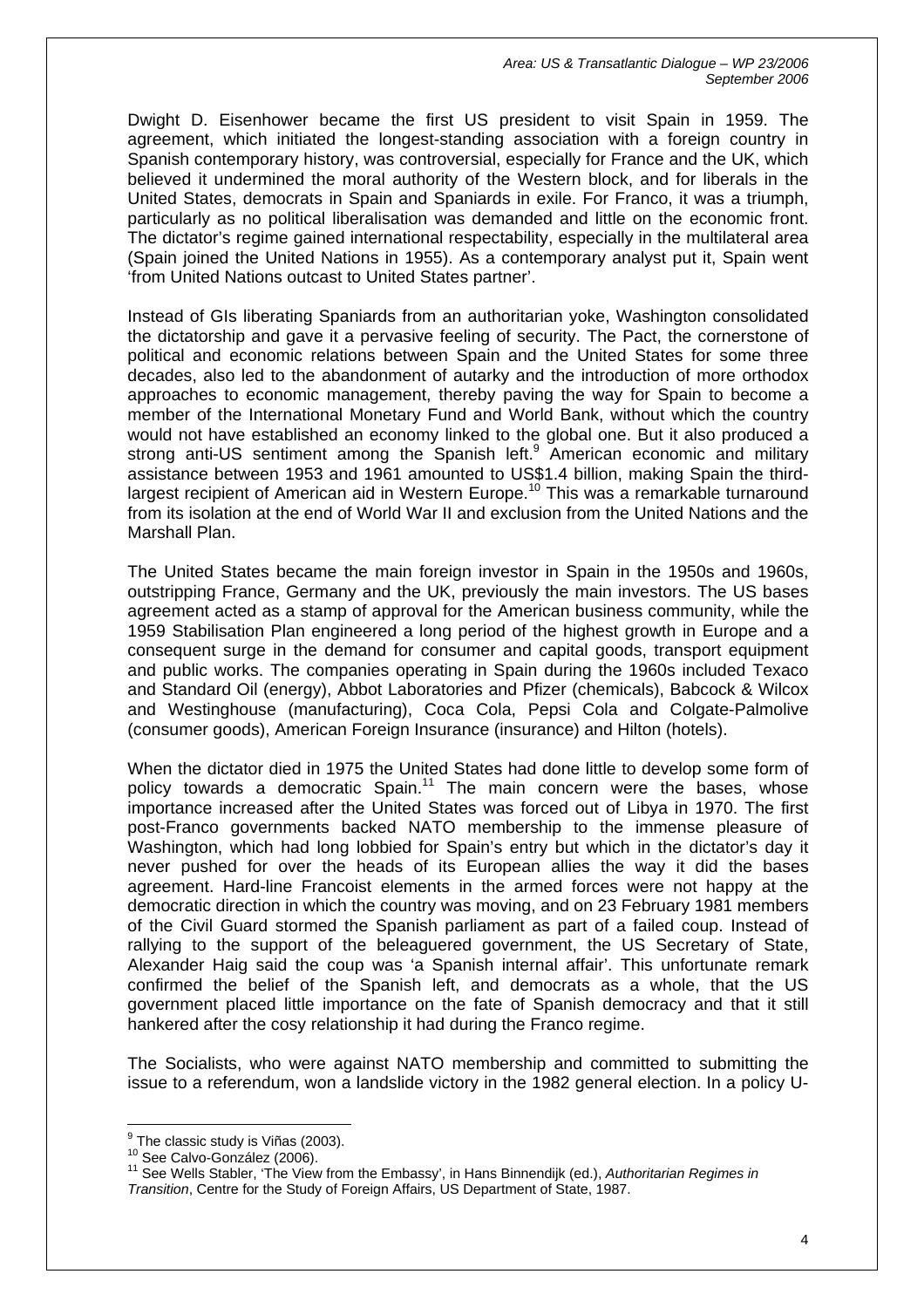turn, they campaigned for a 'yes' vote in the 1986 referendum and they won the day (52.5% in favour and 39.8% against). But they attached three conditions to the irritation of Washington: Spain would not join NATO's integrated military structure; the ban on nuclear weapons in Spain would remain and, most importantly, there would be a gradual reduction of the US military presence in Spain. For the Socialists, overcoming the Francoist origin of the bilateral agreement would only be achieved by significantly reducing the US presence and not just by joining NATO. This was achieved with the 1988 bases agreement.

Once the bases agreement and the NATO issue were settled, Spain moved, in Washington's eyes, from being an unpredictable ally (NATO referendum) to a reliable friend in an hour of need (for example, the bases in Spain and armament factories played a key role in the 1990 Gulf War). The Socialists became a useful partner (1991 Middle East Peace Conference in Madrid, despite serious differences on the Palestine question), but also a dissenting interlocutor (Nicaragua and Cuba). The relationship was not free of friction, particularly in Latin America, where the Socialists strongly opposed the US invasion of Panama in 1989.

The Socialists, in power for 13 years, lost the 1996 election to the centre-right Popular Party (PP) of José María Aznar, who wasted no time in moving Spain's foreign policy closer to Washington's interests. One of his first steps was to suspend official cooperation with the Cuban government, except for humanitarian aid, and support the Miami-based opposition to Fidel Castro more actively than the Socialists. The Spanish parliament also approved the country's participation in NATO's military command structure (also backed by the Socialists as both parties supported the Alliance's expansion to the east).

The PP won the 2000 general election with an absolute majority, strengthening Aznar's hand in foreign policy. In January 2001, in the last phase of the Clinton administration, Spain and the United States signed a Joint Political Declaration, which set out the general principles and objectives of an intensified relationship. This was boosted by the Cooperation Treaty on Defence in April 2002 which gave the United States better access to the bases, as the previous system of authorisation on a case by case basis for flying over and landing was replaced by one of blanket clearance for periods of three months (much used during the Iraq war in 2003).

When George W. Bush arrived at the White House, Aznar decided to press for the Spanish equivalent of the UK's 'special' relationship with Washington. This significant shift in Spanish foreign policy broke with the post-Franco, essentially European-focused policy, partly forged because of the overriding priority of joining the European Union, although there was also a strong Atlanticist component. Aznar had become increasingly disillusioned with the policies of the German and French governments and their predominant role in the EU. A closer relationship with Washington was also a way to escape from their tutelage and to enhance Spain's position in Europe. Spain was the first stopping-off point on Bush's first visit to Europe in June 2001 (the first time any US president had given Spain this privilege).

The terrorist attacks in New York on 11 September 2001 galvanised the US connection. Aznar –who narrowly survived an ETA assassination attempt in 1995– had spoken at great length to Bush about terrorism during his visit to Spain and was quick to offer immediate and unconditional support for the overthrow of the Taliban regime in Afghanistan by US and British forces. Other factors behind Aznar's greater Atlantic commitment included: a closer relationship with the United States and its closest European allies (the UK and Portugal) as a way to counterbalance the EU's expansion to the east (as of 2004) and to offset Spain being on the periphery of Europe; security along the southern flank of the Mediterranean, the weak point in Spain's defensive alliances;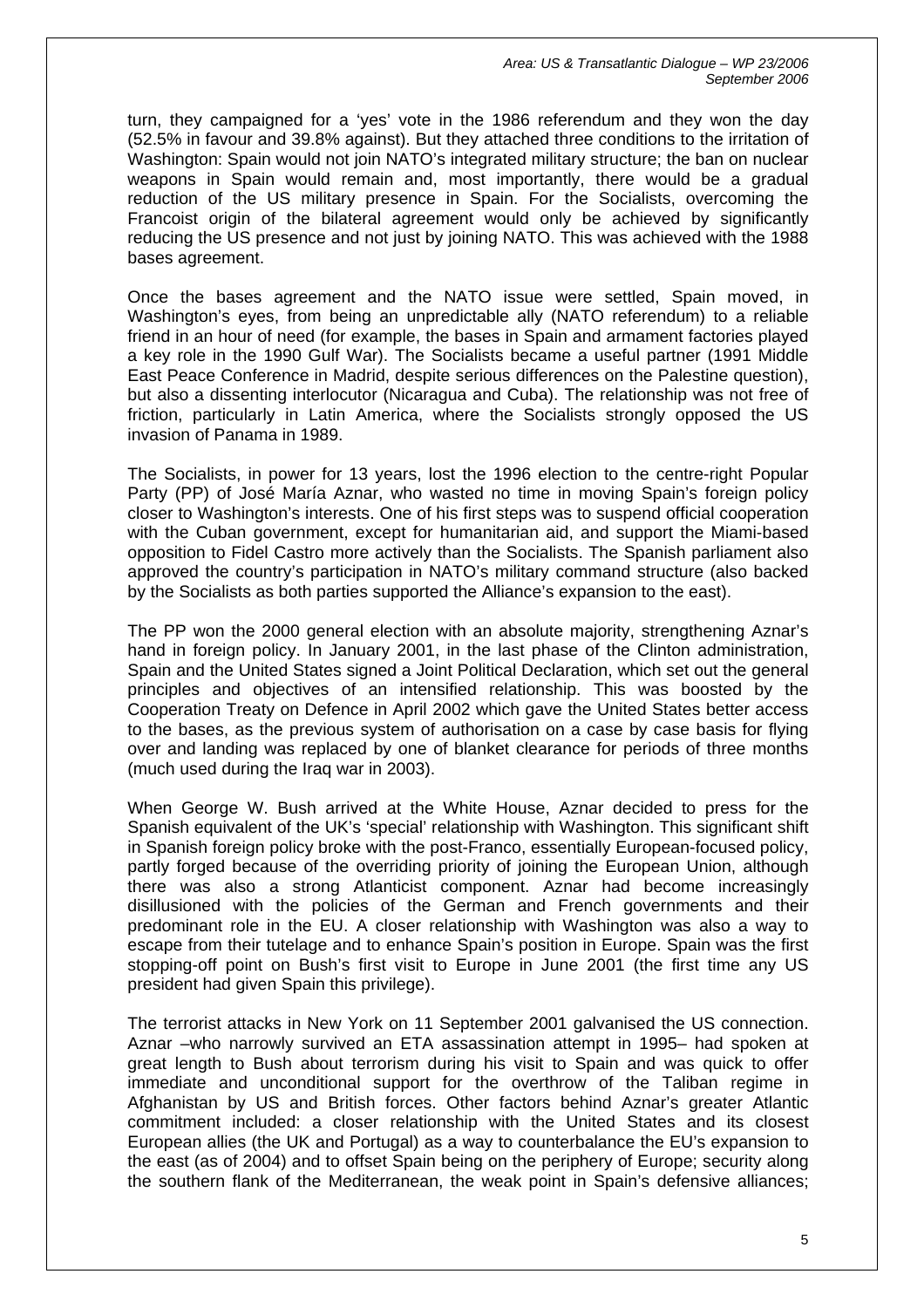very significant Spanish investments in Latin America; the increasingly large Hispanic presence in the United States; and the potential for greater trade and investment in the United States.<sup>[12](#page-6-0)</sup>

During the March 2003 invasion of Iraq Spain was the US's most solid ally along with the UK. It joined the 'coalition of the willing', symbolised by the photograph of Bush, Blair and Aznar at their summit in the Azores, even though around 90% of the Spanish population expressed opposition to the war with Iraq in opinion polls, the highest level in Europe. Aznar, however, stuck to his guns and sent 1,300 peacekeeping troops to Iraq.

On 11 March 2004, three days before Spaniards went to the polls in a general election, terrorists linked to al-Qaeda took revenge on the PP's support of the war in Iraq and placed bombs on trains in Madrid, killing 191 people and injuring more than 1,500. The Socialists won the elections on a large voter turnout (77%, not far from the historic high of 80% in 1982, when the Socialists first came to power). No sooner were they in office than the Prime Minister, José Luis Rodríguez Zapatero, fulfilled a very popular electoral pledge and abruptly withdrew Spain's troops from Iraq, overturning the previous government's carefully nurtured relationship and producing a major rift with Washington. What particularly infuriated the White House was not so much the pull-out of troops but the sudden way in which it was done, the poor coordination and without negotiating a gradual withdrawal. Rodríguez Zapatero also angered the administration by privately or publicly urging other countries to withdraw their peacekeeping troops. Nevertheless, despite the differences over Iraq and other issues, the fundamentals remain solid.

# **Political Relations**

Since taking office in May 2004 the Socialists have readdressed Spain's political relationship with Washington. For them, the PP's wholehearted support of the US and UKled invasion of Iraq, particularly as it was not backed by the United Nations, was one step too far as it broke the bipartisan consensus in foreign policy by unbalancing relations in favour of one element of the equation (the US) to the detriment of the other (the EU). Naturally, the PP takes an opposing view and, as a result, Spain's two main political parties are in wide disagreement over some key aspects of foreign policy.<sup>13</sup> FAES, the PP's think tank, is very active in denouncing the Socialists' foreign policy and has good relations with conservative think tanks in the United States with whom it is working on highlighting the importance of the Transatlantic relation.

The PP did very little to win over public opinion regarding its support for the war in Irag. which needed to be done in a country like Spain, with such a long history of antagonism towards the United States. Spain is a strongly pacifist society, probably because of the trauma of its 1936-39 Civil War, which is embedded in the collective memory, and it is also the most left-leaning nation in Europe, according to self-placement scales.<sup>14</sup> On a

<span id="page-6-0"></span><sup>&</sup>lt;sup>12</sup> See Lamo de Espinosa (2003) and Isbell (2004).

<span id="page-6-1"></span><sup>&</sup>lt;sup>13</sup> In an article in the *Wall Street Journal* ('Appeasement Never Works', 26/IV/2004) José María Aznar, the former Prime Minister, said the pullout of troops 'worsens our foreign relations. It alienates us from our partners and allies and does not contribute to the foreign policy consensus promised to us by the new government.' The PP's position has basically not changed and it never ceases to attack the Socialists over the troop withdrawal from Iraq. When parliament debated and unanimously approved the deployment of troops to Lebanon on 7 September 2006 (under a new law approved in 2005), Mariano Rajoy, the PP's leader, said the Socialists' policy was hypocritical and his party's coherent as the deployment in Lebanon, like that in Iraq, was 'a mission of war' and not simply a peacekeeping mission.

<span id="page-6-2"></span>The gulf between American and Spanish public opinion over Irag was underscored by the German Marshall Fund's 2004 poll of the United States and eight European countries. To the question 'Under some conditions, war is necessary to obtain justice', 82% of Americans responded 'yes', while only 25% of Spaniards (the lowest number of all the countries polled), answered in the affirmative. The question did not refer to any particular war, such as the Iraq War or the Vietnam War, but to war in general.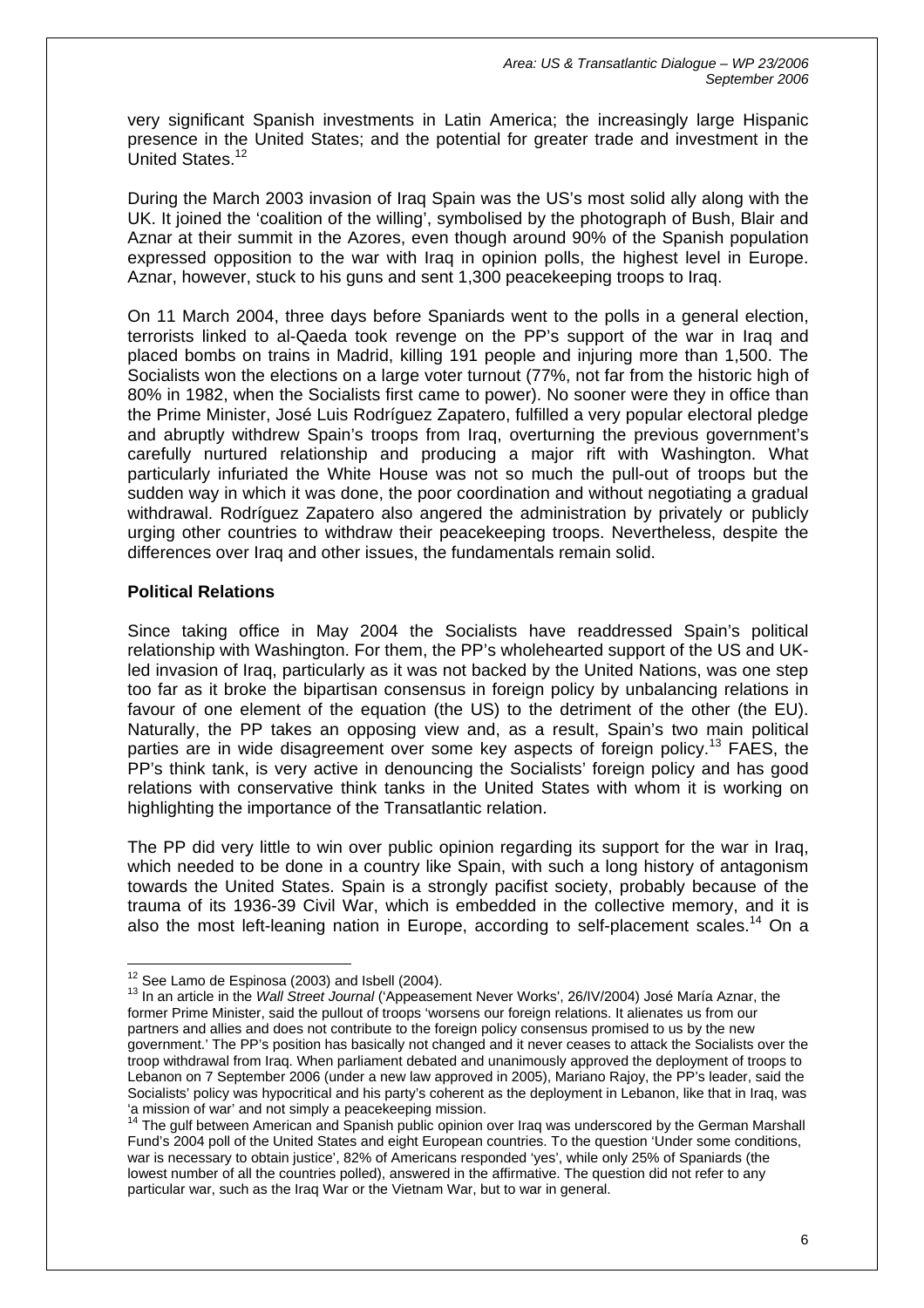scale of 1 to 10 from left to right –where the centre point is located at 5.5– the average in Spain has held steady at around 4.7 since 1980.

Despite the differences, Madrid has established a *modus vivendi* with the Administration of George W. Bush and relations have improved substantially since the nadir in 2004. Yet, at the time of writing, Rodríguez Zapatero had still not set foot in the White House and was unlikely to do so. Among the EU-25 leaders, Zapatero and the President of Cyprus are the only ones who have not been received in the White House. At this stage in both the US and Spanish governments, neither leader has anything to gain politically from a meeting.[15](#page-7-0) Condoleezza Rice, the US Secretary of State, however, was due to visit Madrid in late October.

The Socialists' expansion of Spain's military presence in post-Taliban and increasingly violent Afghanistan, where it currently has around 750 peacekeeping troops (more than during the PP's period), and its contribution, the fifth largest, of up to 1,100 troops to the UN force in Lebanon has helped to win friends on Capitol Hill.<sup>16</sup> According to Kurt Volker, Principal Deputy Assistant Secretary of State for European and Eurasian Affairs, the 'most important place where the United States and Spain are working together is Afghanistan'.<sup>[17](#page-7-2)</sup> Spain leads a Provincial Reconstruction Team and commands a Forward Support Base in Afghanistan, making it one of the largest contributors of military forces to Afghanistan (see Table 1). This is probably one factor why more Americans in 2006 (28%) viewed Spain as a close ally than they did in 2005 (22%) and 2004 (20%), but not as many as in 2003 (30%, see Table 2). Spain, however, slipped in the ranking to  $11<sup>th</sup>$  out of the 25 countries surveyed from  $9<sup>th</sup>$  in 2004 and  $8<sup>th</sup>$  in 2003.

| <b>Country</b>                               | In Afghanistan | In Lebanon |
|----------------------------------------------|----------------|------------|
| <b>United States</b>                         | 19,000         |            |
| United Kingdom                               | 5,000          |            |
| Germany                                      | 2,700          | 2,400      |
| Canada                                       | 2,500          |            |
| Netherlands                                  | 2,300          |            |
| Italy                                        | 1,250          | 2,450      |
| France                                       | 1,000          | 2,000      |
| Bangladesh                                   |                | 1,500      |
| <b>Spain</b>                                 | 750            | 1,100      |
| Indonesia                                    |                | 1,100      |
| Malaysia                                     |                | 1,000      |
| China                                        |                | 1,000      |
| Turkey                                       |                | 900        |
| Nepal                                        |                | 850        |
| Finland, Sweden, Norway                      |                | 500        |
| Poland                                       |                | 500        |
| <b>Belgium</b>                               |                | 400        |
| Total                                        | 35,950         | 15,000     |
| $(4)$ Approximate figures in Contember, 2006 |                |            |

|  |  |  | Table 1. Main Countries with Troops in Afghanistan and in Lebanon (1) |  |  |
|--|--|--|-----------------------------------------------------------------------|--|--|
|  |  |  |                                                                       |  |  |

(1) Approximate figures in September, 2006.

Source: United Nations.

 $\overline{1}$ 

<span id="page-7-2"></span><sup>17</sup> See Volker (2006).

<span id="page-7-0"></span><sup>&</sup>lt;sup>15</sup> Aznar visited the White House many times while he was Prime Minister and, after he decided not to run for re-election in 2004, was the first foreign dignitary to meet George W. Bush after his re-election. Aznar was also accorded the honour of addressing a joint session of Congress. Awarding him the Congressional Gold Medal, the highest award bestowed by the US government –which Tony Blair had received in 2003–, was in the pipeline but it did not come through in time for his address and was not subsequently pursued.<br><sup>16</sup> The Congressional Friends of Spain Caucus, first established during the 2001-02 Congress but not

<span id="page-7-1"></span>operating during the first two years in office of the Socialists, was re-registered in June 2006. Twenty-seven members of Congress have joined, and the next step is to expand it to the US Senate.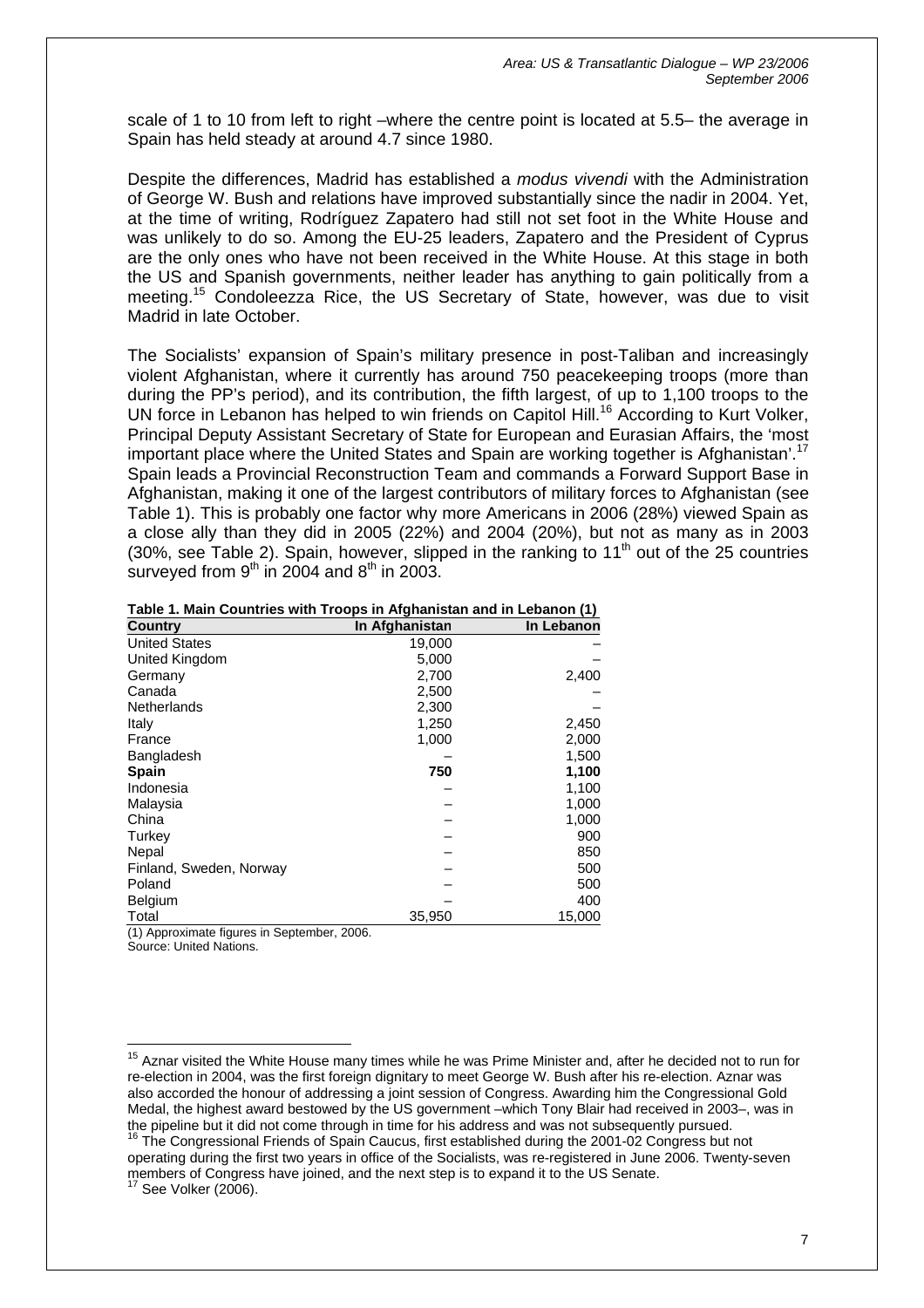| Country      | 2001 | 2002 | 2003 | 2004 | 2005 | 2006 |
|--------------|------|------|------|------|------|------|
| UK           | 80   | 64   | 74   | 70   | 74   | 74   |
| Canada       | 73   | 60   | 57   | 51   | 48   | 64   |
| Australia    | 47   | 43   | 53   | 45   | 44   | 61   |
| Israel       | 38   | 37   | 44   | 43   | 41   | 47   |
| Japan        | 26   | 28   | 32   | 33   | 30   | 50   |
| Mexico       | 37   | 30   | 32   | 27   | 27   | 31   |
| Italy        | 37   | 30   | 32   | 27   | 26   | 34   |
| South Korea  |      | 21   | 25   | 25   | 25   | 34   |
| Germany      | 39   | 29   | 19   | 19   | 24   | 31   |
| Sweden       |      | 24   | 20   | 18   | 23   | 31   |
| <b>Spain</b> | 27   | 23   | 30   | 20   | 22   | 28   |

| Table 2. How Americans View Nations – Trends on 'Close Ally' Since 2001 (% Affirmative) |  |
|-----------------------------------------------------------------------------------------|--|
|-----------------------------------------------------------------------------------------|--|

Source: Harris Poll.

The withdrawal of troops from Iraq and the commitment to peacekeeping missions are the two sides of the same coin of the Socialists' policy towards conflicts. 'We are in Afghanistan for the same reasons that we pulled out of Iraq, in order to defend peace, the United Nations and international law', said Rodríguez Zapatero last year, a view echoed on 7 September 7 2006, the day that parliament approved the deployment to Lebanon, when he said, 'Based on the same principles and the same convictions with which we opposed the war in Iraq and withdrew the troops from Iraq, we are sending troops to Lebanon'.<sup>[18](#page-8-0)</sup>

While Madrid and Washington have agreed to disagree about Iraq –according to Volker 'Iraq per se was not a major divisive issue between the United States and Spain'– there are frictions over Venezuela and Cuba, but these are easing. Earlier this year, the Socialists defied a US ban on the re-export of US technology and pressed ahead with a €1.7 billion contract, signed in November 2005, to sell unarmed transport and maritime surveillance aircraft and boats to the avowedly anti-American Venezuelan government of Hugo Chávez, the Bush Administration's main *bête noire* in Latin America after Cuba's Fidel Castro. The ban means that EADS-Casa will have to acquire the technology for the 12 aircraft elsewhere if the deal is to be completed. The US government, which had warned that its policy on arms sales to Venezuela would likely prevent it from authorising the transfer of US-made components, said it had denied the request for licences to transfer the technology because 'in a region in need of political stability, the Venezuelan government's actions and frequent statements contribute to regional instability'. Volker called Spain's decision 'especially disappointing since it gives Chavez an opportunity to exploit a perceived difference between US and Spanish views of his increasingly antidemocratic regime'.

Rather than ostracise Chávez, who has visited Spain several times, as Washington would like, Rodríguez Zapatero believes the right approach is to keep lines open. However, Madrid has not succeeded in mollifying the firebrand and during 2006 it became increasingly disillusioned with him and more distant. There has been no public change of approach, but neither have there been any more effusive displays of support. Spain's foreign policymakers realise that it is not in the country's best interests to be associated too closely with a man who called Bush the devil at the United Nations General Assembly in September and who denounced the UN system as 'worthless'. They are alarmed at the increasing polarisation in Latin America, as a result of the policies and rhetoric of Chávez and Evo Morales, Bolivia's first indigenous president and an ally of Chávez and Castro,

<span id="page-8-0"></span> $\overline{a}$  $18$  The full scope of Spain's contribution to Western security through peace-keeping operations is not generally appreciated abroad. Spain has participated in 60 of them and has sent more than 50,000 troops abroad over the last 20 years. At the time of writing, there were around 3,000 peace-keeping troops in Lebanon, Afghanistan, Bosnia, the Congo, Kosovo and Lithuania. Under a law approved at the end of 2005 by the Socialist government, Spain cannot have more than 3,000 troops abroad at any one time.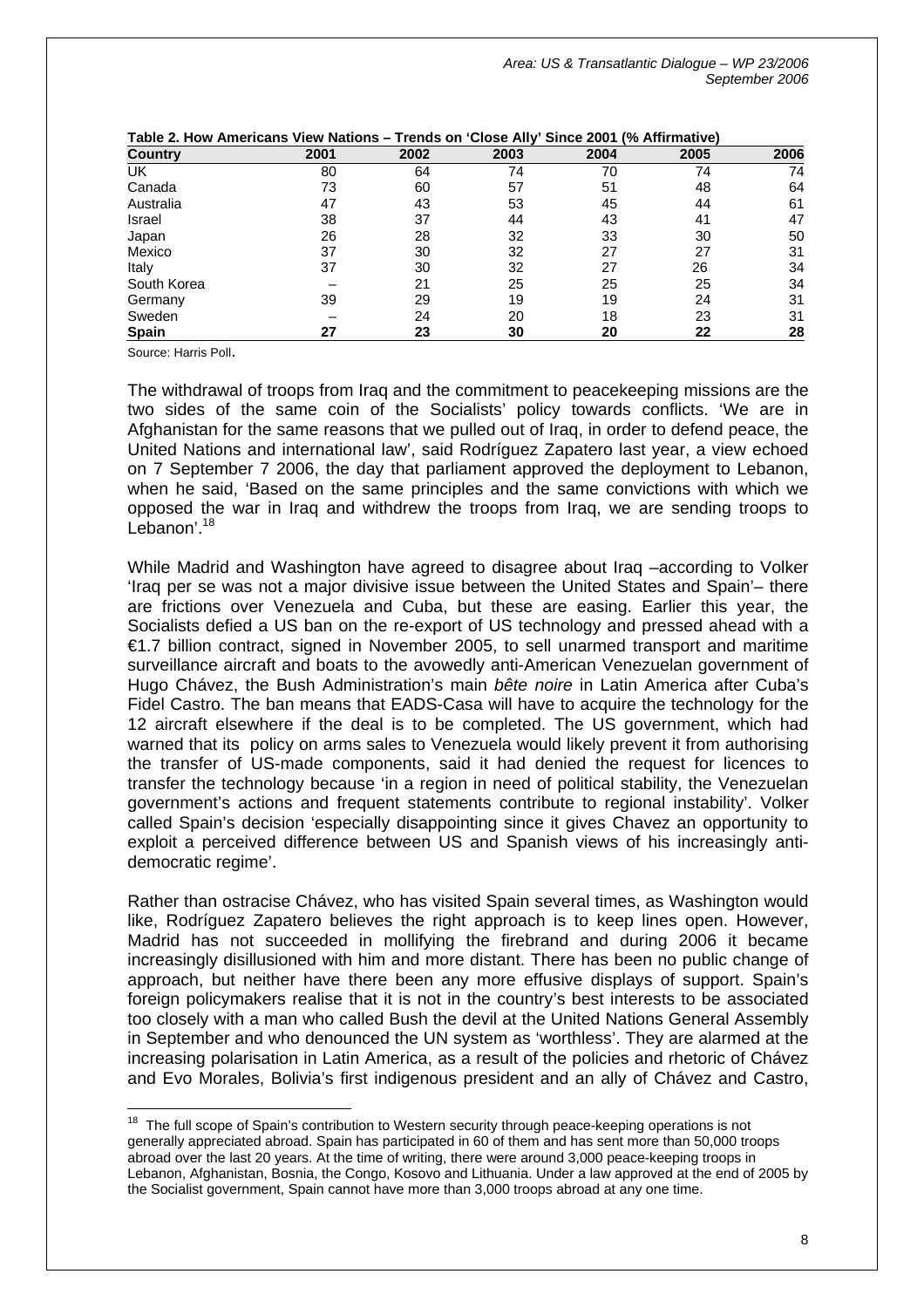with whom Madrid was also, initially, very friendly. Chávez calls his alliance with Castro and Morales the 'axis of good', in a cheeky reference to the 'axis of evil' (Iran, Iraq and North Korea) coined by Bush. Madrid's relations with Bolivia chilled in 2006 as a result of the nationalisation of the energy sector, a move which affected Spain's oil and natural gas giant, Repsol YPF.

Similarly, the Socialists' overturning of the PP's pro-US policy towards Cuba has not endeared it to Washington. One of Aznar's first foreign policy steps was to suspend official cooperation with the Cuban government, except for humanitarian aid, and support the Miami-based opposition to Castro more actively. The EU, actively prodded by Aznar, reduced high-level governmental visits and participation in cultural events in Cuba in 2003 after the summary execution by firing squad of three people who had hijacked a ferry in an attempt to escape the country and the roundup of 75 dissidents. EU countries also decided to invite dissidents to national holiday celebrations at their embassies in Havana as a sign of support for the regime's opponents. This produced the so-called 'cocktail wars'. Castro retaliated by freezing out embassies from all official contacts. EU ambassadors in Havana became known as 'Findus ambassadors', after the frozen food producer, as they had little to do. The Socialists concluded that the previous policy was getting nowhere and successfully spearheaded the EU's efforts to restore normal diplomatic contacts with Cuba as of January 2005, despite the lack of progress in human rights.<sup>19</sup> Cuba was a Spanish colony until 1898; it is estimated that 70% of Cubans have a Spanish grandparent (alive or dead).

Madrid contends that Cuba's future will be decided within the country and not in Miami, the home of most exiles, or in Washington. With Castro's health waning, some kind of transition to democracy might not be that far off; and the Socialists believe Spain can play a positive role in it. A good working relationship has been established with Tom Shannon, the Assistant Secretary of State for Western Hemisphere Affairs, who is receptive to the Socialists' ideas on a gradual transition to democracy without any destabilisation measures by Washington to hasten the process, along the lines of Spain's own transition which was achieved from within the Franco regime and without a violent break with the past. The appointment in September of Trinidad Jiménez, a political heavyweight as she was responsible for international relations on the Socialists' executive committee, to a new post of Secretary of State for Latin America could see the Spanish and US governments working together more closely on the region's thorny issues.

## **US Investment in Spain**

The United States has been a significant investor in Spain since the 1960s. Since Spain's accession to the EU in 1986, however, the relative weight of US investment in total inward investment has declined in favour of European countries. Net direct investment by the United States in Spain, on the basis of the immediate and not the ultimate investing country, amounted to €4.5 billion between 1995 and 2005 –6.3% of the €70.7 billion total– compared with  $\epsilon$ 21.3 billion by the UK and  $\epsilon$ 5.5 billion by France (see Appendix 1).<sup>[20](#page-9-1)</sup> During that period, US net investment represented between 2% and 18% of total annual

<span id="page-9-0"></span> $\overline{a}$ <sup>19</sup> Spain's relations with Cuba have long been a sore point with US administrations. Even the staunchly anti communist General Franco maintained full diplomatic relations with the country and traded with it. The Lyndon Johnson administration (1963-69) was particularly critical of Spain's purchases of Cuban sugar. In May 2005, Castro's brother Raúl, the regime's 'number two', was warmly received in Galicia, where his parents were born, by Manuel Fraga, at that time the region's premier and a former information and tourism minister under Franco.

<span id="page-9-1"></span> $^{20}$  These figures exclude investments in special-purpose entities (SPEs), whose only function or activity is to hold foreign equity. They are regulated by specific legislation and give international companies tax advantages if certain conditions are met. The value added of SPEs to the Spanish economy is close to zero and typically they involve large sums.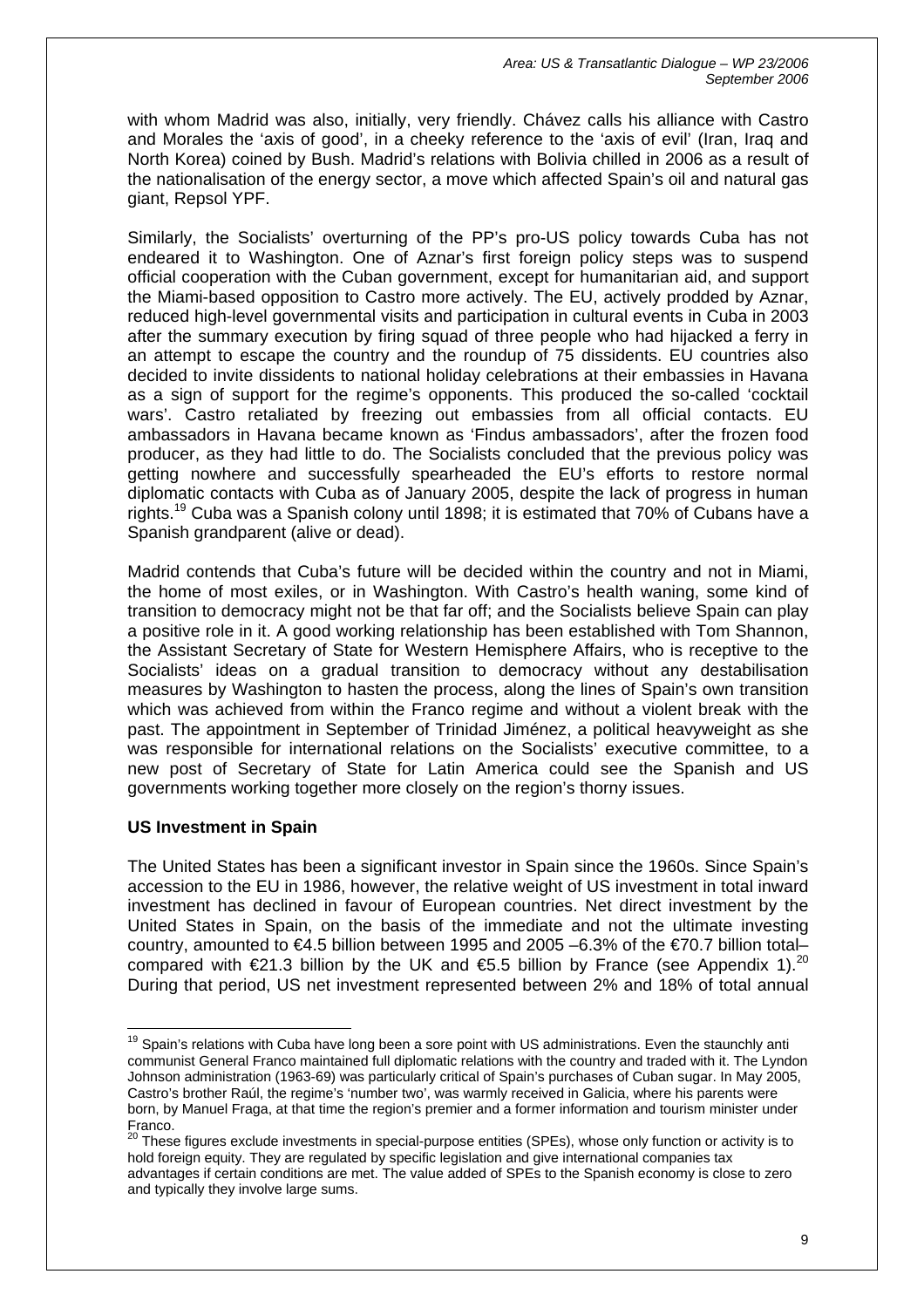net investment flows. There are more than 600,000 US companies in Spain of all sizes, employing 200,000 people, compared with over 13,000 in the UK.

The figures for the United States before 2002 understated the true dimension of its investment in Spain because the figures were only provided on the basis of the immediate investing countries and not the ultimate investing countries. This particularly affected US companies, as they often invest in Spain via 'transit' countries with favourable tax treaties, such as Luxembourg, the Netherlands and Gibraltar, or through other European subsidiaries located in the EU, typically the UK or Germany. The Foreign Investments Registry now gives the investment structure by both immediate and ultimate investing countries, and the differences between the two sets of figures are significant. Gross US investment on the basis of immediate countries amounted to €3.3 billion between 2002 and 2005 and €6.5 billion on the basis of the ultimate country (see Table 3).

|            | Table 3. Gross Foreign Direct investment in Spain by the OS and the EO (1) |       |        |       |        |       |        |       |  |
|------------|----------------------------------------------------------------------------|-------|--------|-------|--------|-------|--------|-------|--|
| $(US$$ mn) | 2002                                                                       | %     | 2003   | $\%$  | 2004   | %     | 2005   | $\%$  |  |
| Total      | 11.428                                                                     | 100.0 | 10.252 | 100.0 | 11.680 | 100.0 | 14.433 | 100.0 |  |
| EU         | 8.344                                                                      | 73.0  | 7.503  | 73.1  | 6.900  | 59.0  | 10.392 | 72.0  |  |
| US         | 732                                                                        | 6.4   | 1.471  | 14.3  | 1.843  | 15.8  | 2.461  | 17.1  |  |
| Other      | 2.352                                                                      | 20.6  | 278. ا | 12.6  | 2.937  | 25.2  | 1.588  | 10.9  |  |
|            | . .                                                                        |       | .      | .     |        |       |        |       |  |

### **Table 3. Gross Foreign Direct Investment in Spain by the US and the EU (1)**

(1) Excluding special purpose entities and on the basis of the ultimate investing country. Source: Spain's Foreign Investments Registry.

US direct investment in Spain has averaged around 1% of the US's total annual investment abroad since 1999 (see Appendix). In terms of annual US investment outflows, Spain ranks well down the league of EU countries and at the world level in 2004 and 2005 it was surpassed by China. On a historical cost basis, US investment in Spain quadrupled between 1995 and 2005 to US\$43.2 billion, well ahead of Italy but much lower than Ireland according to the US Bureau of Economic Analysis (see Table 4). On a Spanish per capita basis this is close to US\$1,000, larger than US FDI per capita in Brazil (US\$180), Chile (US\$630) and Mexico (US\$645). Of the US\$43.2 billion, US\$10.2 billion was in manufacturing (US\$4.0 billion in chemicals and US\$877 million in transport equipment), US\$20 billion in non-bank holding companies, US\$1 billion in IT companies and US\$5.3 billion in finance and insurance.

| $(US$$ mn)                                 | 1995    | 2005      |
|--------------------------------------------|---------|-----------|
| Total                                      | 699,105 | 2,069,983 |
| Canada                                     | 83.498  | 234,831   |
| Europe                                     | 344,596 | 1,059,443 |
| France                                     | 33,358  | 60.860    |
| Germany                                    | 44,242  | 86,319    |
| Ireland                                    | 7.996   | 61,596    |
| Italy                                      | 17.096  | 25.931    |
| <b>Spain</b>                               | 10,586  | 43,280    |
| UK.                                        | 106.332 | 323,796   |
| Latin America and other Western Hemisphere | 131.377 | 353,011   |
| Africa                                     | 6.013   | 24,257    |
| Middle East                                | 7.198   | 21.591    |
| Asia and Pacific                           | 122,711 | 376,849   |

Source: US Bureau of Economic Analysis.

Most US companies in Spain are in the industrial sector, especially auto parts, pharmaceuticals and chemical products, and industrial equipment and supplies. However, in recent years their presence in the service sector has been increasing steadily, mainly in information technology and consulting services. US companies account for more than one-third of total production of new passenger cars, around 15% of auto components and close to 40% of the sales of pharmaceuticals. Some of the companies are among the largest in the country (see Table 5). They include Opel (part of General Motors) and Ford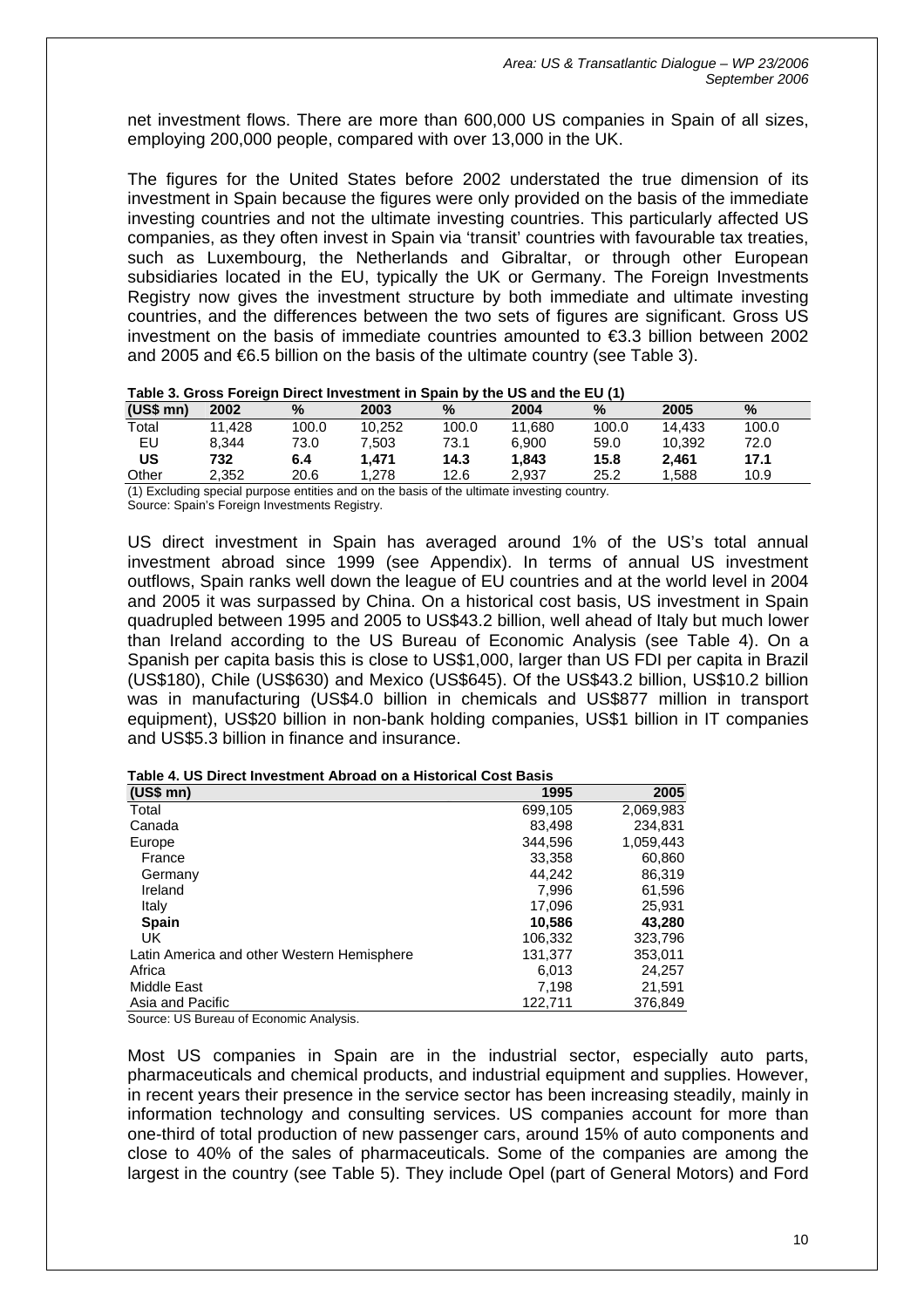in the motor industry, IBM and Hewlett-Packard (+ Compaq) in information technology, General Electric (plastics), Dow Chemical and DuPont in chemicals, Alcoa in metals and Procter & Gamble in consumer products.

|                                 |                                    |                  | <b>Revenues</b> |
|---------------------------------|------------------------------------|------------------|-----------------|
| Company                         | <b>Sector</b>                      | <b>Employees</b> | (€mn)           |
| Ford España                     | Automotive                         | 8,000            | 5,896           |
| Opel España                     | Automotive                         | 7,400            | 6,323           |
| Zardoya Otis                    | Capital goods                      | 3,813            | 534             |
| Lear (MAI)                      | Automotive                         | 3,522            | 453             |
| <b>IBM España</b>               | Information technology             | 2,500            | 1,020           |
| Hewlett-Packard                 | Information technology             | 2,116            | 1,223           |
| Delphi                          | Automotive                         | 1,380            | 213             |
| Refrescos Envasados (Coca-Cola) | <b>Beverages</b>                   | 1,041            | 612             |
| Pfizer                          | Pharmaceuticals                    | 1,103            | 933             |
| Alcoa Inespal                   | Metals                             | 999              | 580             |
| General Electric (2)            | Plastics, medical systems, finance | 979              | 121             |
| Dow Chemical Ibérica            | Chemicals                          | 620              | 1,027           |
| <b>Atlantic Copper</b>          | Capital goods                      | 520              | 701             |
| Johnson Controls                | Automotive                         | 400              | 157             |
| Philip Morris Spain             | Food and tobacco                   | 394              | 855             |
| Procter & Gamble España         | Consumer products                  | 363              | 564             |
| Lucent Technologies             | Information technology             | 300              | 143             |
| Sara Lee (Southern Europe)      | Consumer goods                     | 287              | 125             |
| Lilly                           | Pharmaceuticals                    | 246              | 596             |
| PBG Holding (Pepsi Cola) (2)    | <b>Beverages</b>                   | 223              | 96              |
| Ingram Micro                    | Information technology             | 208              | 476             |
| Esso Española                   | Petroleum                          | 184              | 580             |
| (1) 2004 figures.               |                                    |                  |                 |

#### **Table 5. Largest US Companies in Spain (1)**

(2) 2003 figures. Source: Fomento de la Producción.

US companies have played a significant role in the internationalisation of the Spanish economy thanks to their greater experience and more sophisticated marketing chains and global distribution (see Table 6). Opel (General Motors) and Ford are regularly among the country's top ten exporters. The sector that exports the most is transport equipment, followed by chemicals (see Table 7).

### **Table 6. Sales by US Affiliates to Foreign Countries Other than the Host Country, 1984-2003 (US\$ mn)**

| Year | Amount | Year | Amount | Year | Amount | Year | Amount |
|------|--------|------|--------|------|--------|------|--------|
| 1984 | 3.216  | 1989 | 4.556  | 1994 | 8.028  | 1999 | 12.356 |
| 1985 | 3.767  | 1990 | 5.284  | 1995 | 8.805  | 2000 | 12.074 |
| 1986 | 3.545  | 1991 | 6.679  | 1996 | 9.904  | 2001 | 13.151 |
| 1987 | 3.488  | 1992 | 6.506  | 1997 | 10.408 | 2002 | 13.829 |
| 1988 | 4.289  | 1993 | 6.031  | 1998 | 11.034 | 2003 | 18.340 |

Source: US Bureau of Economic Analysis.

#### **Table 7. Sales of US Affiliates to Foreign Countries by Sector (US\$ mn)**

| <b>Sector</b>                                   | 1999   | 2003   |
|-------------------------------------------------|--------|--------|
| Total manufacturing                             | 11,298 | 16,684 |
| Transport equipment                             | 6,985  | 9,861  |
| Chemicals                                       | 990    | 2,356  |
| Food                                            | 147    | 192    |
| Electrical equipment, appliances and components | 667    | 642    |
| Rest                                            | 2,509  | 3,633  |
| Other sales                                     | 1.058  | 1,656  |
| Total                                           | 12,356 | 18,340 |

Source: US Bureau of Economic Analysis.

But for the arrival of US companies, and multinationals in general, Spain's automotive industry would never have become the third-largest in Europe and the seventh worldwide. Ford's first car produced in Spain, the *Fiesta*, came off the assembly line at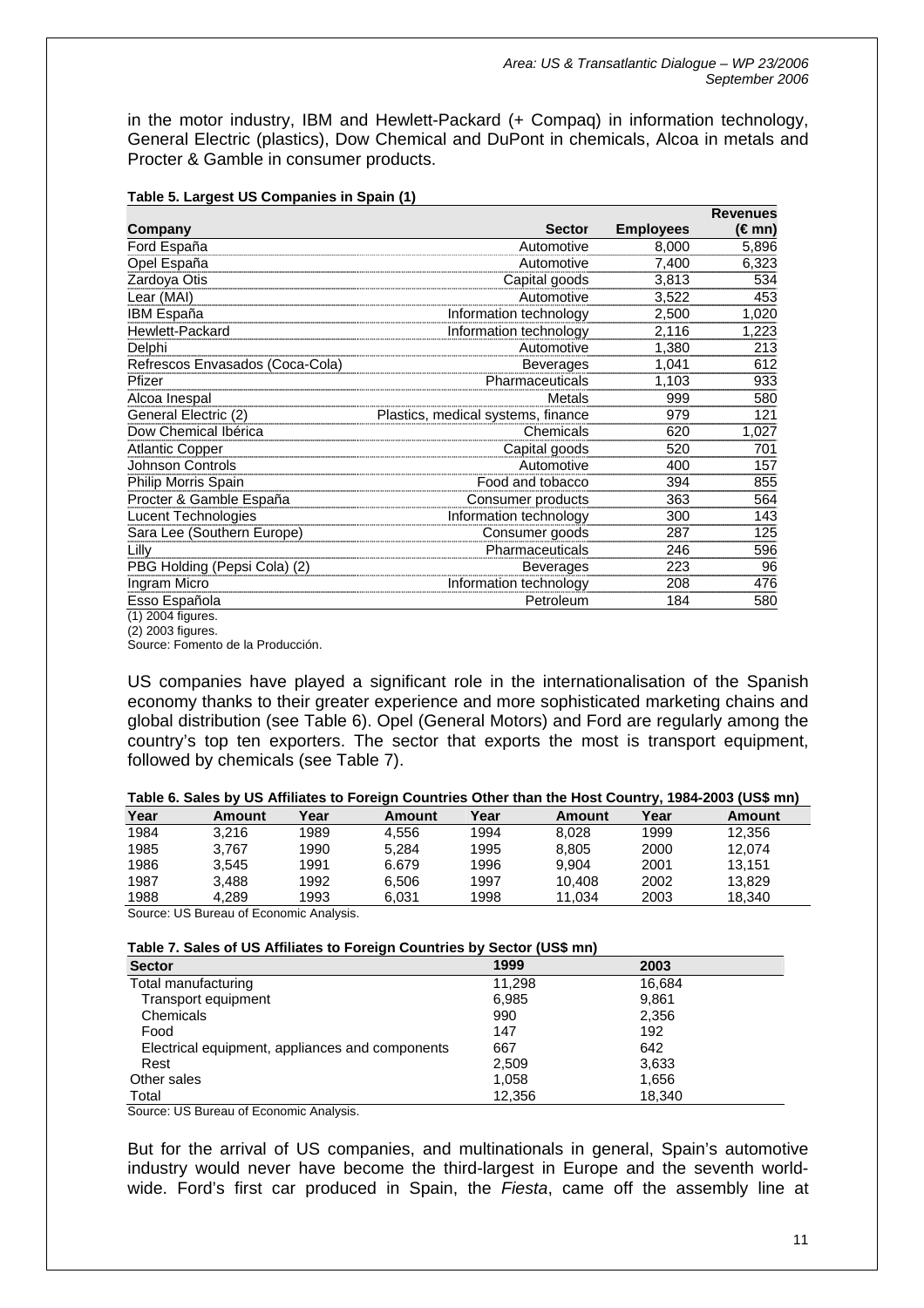Almussafes near Valencia on 18 October 1976 (Ford first came to Spain in 1907, when it established a dealership that sold five cars that year; in 1920 it set up a plant in Cadiz that assembled the Model T Ford). It was a far-sighted investment to make Spain a springboard for exporting to Europe, as it was made in the final year of the Franco regime when the business climate was uncertain and the country was focused on achieving a peaceful transition to democracy and entering the EU (which happened in 1986). Ford's exports of cars rose from 4,526 units in 1976 (26% of total production) to 326,277 in 2005 (88%, see Table 8).

| Year                  | <b>Exports (Units)</b> | % of Total Output |  |  |  |  |  |
|-----------------------|------------------------|-------------------|--|--|--|--|--|
| 1976                  | 4.526                  | 26                |  |  |  |  |  |
| 1980                  | 209,834                | 79                |  |  |  |  |  |
| 1985                  | 204.499                | 77                |  |  |  |  |  |
| 1990                  | 211,543                | 63                |  |  |  |  |  |
| 1995                  | 241,003                | 74                |  |  |  |  |  |
| 2000                  | 287,052                | 83                |  |  |  |  |  |
| 2005                  | 326,277                | 88                |  |  |  |  |  |
| $\bigcap$ $\bigcap$ 1 |                        |                   |  |  |  |  |  |

### **Table 8. Exports of Vehicles, 1976-2005**

Source: Ford.

Ford chose to manufacture its new *KA* model in the 1990s at its Almussafes plant rather than at its facilities in Cologne, Germany, and Dagenham, UK. Albert Caspers, chairman of Ford Europe, said at the time that the plant in Spain was chosen because it has 'one of the highest productivity levels in the world and a quality standard on a par with other European factories'. In 2003 Spain began to assemble the *Mazda2*, the first car to be produced in Europe by Ford's 33%-owned Japanese affiliate Mazda, and Almussafes became the second factory in 2005, after Ford's Saarlius factory in Germany, to manufacture the new *Focus* car.

In 2006, General Motors chose its Zaragoza site over Poland to build the next generation of its Meriva compact van. The victory was particularly important because some foreign auto component firms have been moving out of Spain and relocating to countries with lower labour costs.

In the chemicals sector, most of the US players are manufacturers and they include Dow Chemical and DuPont. Dow Chemical's Tarragona plant in Catalonia is its European production centre and hence an important link in its global supply chain. A new €200 million plant was being completed in 2006 in Tarragona to produce special polyethylene plastics.

US companies are also strong in pharmaceuticals. Eight companies including Pfizer have a total market share of close to 30%. And in software, hardware and services, US companies account for close to 40% of total sales. Many of the big names are in Spain, including IBM (which first came to the country in 1926 and stopped manufacturing in Spain in 1995), Hewlett-Packard and Microsoft. Spain's importance for IBM increased in 2005, when it decided to restructure its operations and replace Paris with two new coordination centres for Europe, one in Madrid and the other in Zurich. Madrid is responsible for coordinating business in France, Italy, Belgium, Holland, Luxembourg, Greece, Israel, Turkey and Portugal. Spain houses IBM's MareNostrum, Europe's most powerful computer.

Another major US player in Spain is General Electric (GE), which in 2005 opened a new Lexan resins plant in Cartagena, Murcia, the third phase of the GE Advanced Materials, Plastics complex, at a cost of €600 million. This plant raised GE's total investment in Spain to more than €3 billion, making the company a heavyweight investor in Spain.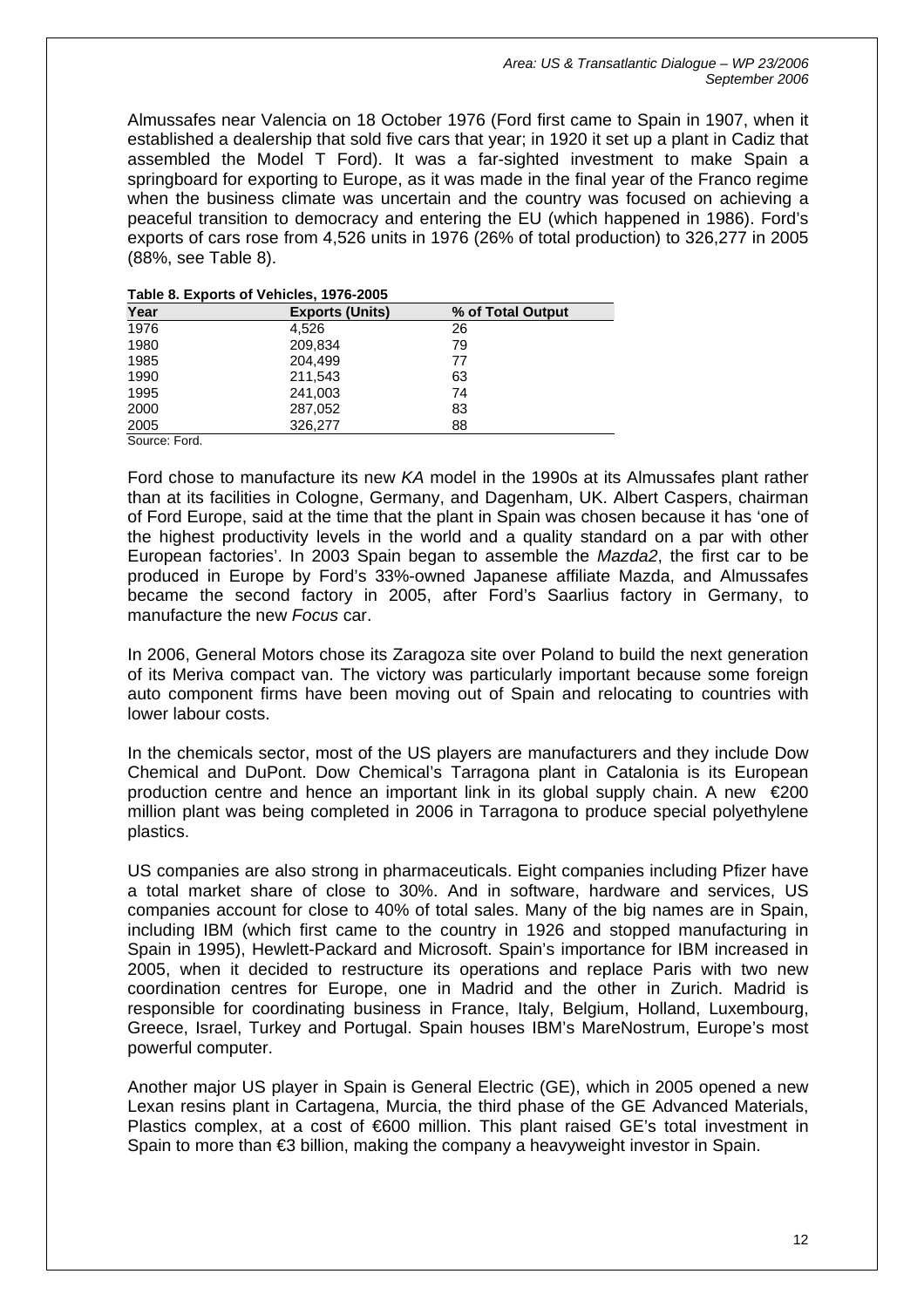In the food and beverages industry, Spain has its ubiquitous McDonald's fast-food chains, like everywhere else in Europe, but it also has producers, such as Kellogg, Kraft, RJR Nabisco (which bought Royal Brands from Tabalacera) and Unilever Best Foods. Coca Cola and PepsiCo are also big in Spain –Barcelona is the headquarters of PepsiCo's Southern Europe Business Unit, which covers 11 countries–. Coors Brewing turned its factory in Zaragoza, which it bought from Heineken in 1994, into its hub for the European market. This purchase was Coors' first outside the United States.

In the defence industry, General Dynamics, as a result of its purchase of Santa Bárbara Sistemas in 2001, is the main supplier of equipment to the Spanish armed forces.

Spain's banking and insurance industries are two sectors of the economy which US companies, and foreign ones in general, have not penetrated to any significant degree. The only US bank with a network of branches in Spain is Citibank, which established itself in the country in 1983 after buying Banco de Levante. Other banks, such as Bank of America, JP Morgan Chase and Morgan Stanley, are present in Spain, but focused on wholesale, private and investment banking.

### **Spanish Investment in the United States**

Spanish direct investment in the United States is relatively small, but it has been growing in recent years. The great bulk of the country's considerable investment abroad has been in Latin America and increasingly Europe, as of 2004. On a historical cost basis, according to the US Bureau of Economic Analysis, Spain's investment stood at US\$7.1 billion at the end of 2005, compared with US\$21.8 billion for the much smaller economy of Ireland, whose stock of investment in the country rose more than fourfold over ten years, but it is not that far behind Italy's (see Table 9). On a US per capita basis, Spain's investment is a little over US\$20.

| $(US$$ mn)                                 | 1995    | 2005      |
|--------------------------------------------|---------|-----------|
| Total                                      | 535,553 | 1,635,291 |
| Canada                                     | 45.618  | 144.033   |
| Europe                                     | 332,374 | 1,143,614 |
| France                                     | 36,167  | 143,378   |
| Germany                                    | 46.017  | 184.213   |
| Ireland                                    | 4.749   | 21.898    |
| Italy                                      | 3,062   | 7.716     |
| <b>Spain</b>                               | 3.237   | 7.114     |
| UK                                         | 116,272 | 282.457   |
| Latin America and other Western Hemisphere | 27,873  | 82,530    |
| Africa                                     | 1.113   | 2.564     |
| Middle East                                | 5,801   | 9,965     |
| Asia and Pacific                           | 122.774 | 252.584   |

**Table 9. Foreign Direct Investment in the United States on a Historical Cost Basis** 

Source: US Bureau of Economic Analysis.

The United States was the sixth-largest recipient of Spain's gross investment in 2005 (see Table 10). The policy of closer relations with Washington, forged by the previous centreright Popular Party (PP) government of José María Aznar (1996-2004), had little effect on the levels of Spain's trade and investment, either because there was not enough time for the enhanced relation to have any effect or, more likely, because these issues, in a globalised economy, are hardly affected by changes in political relations.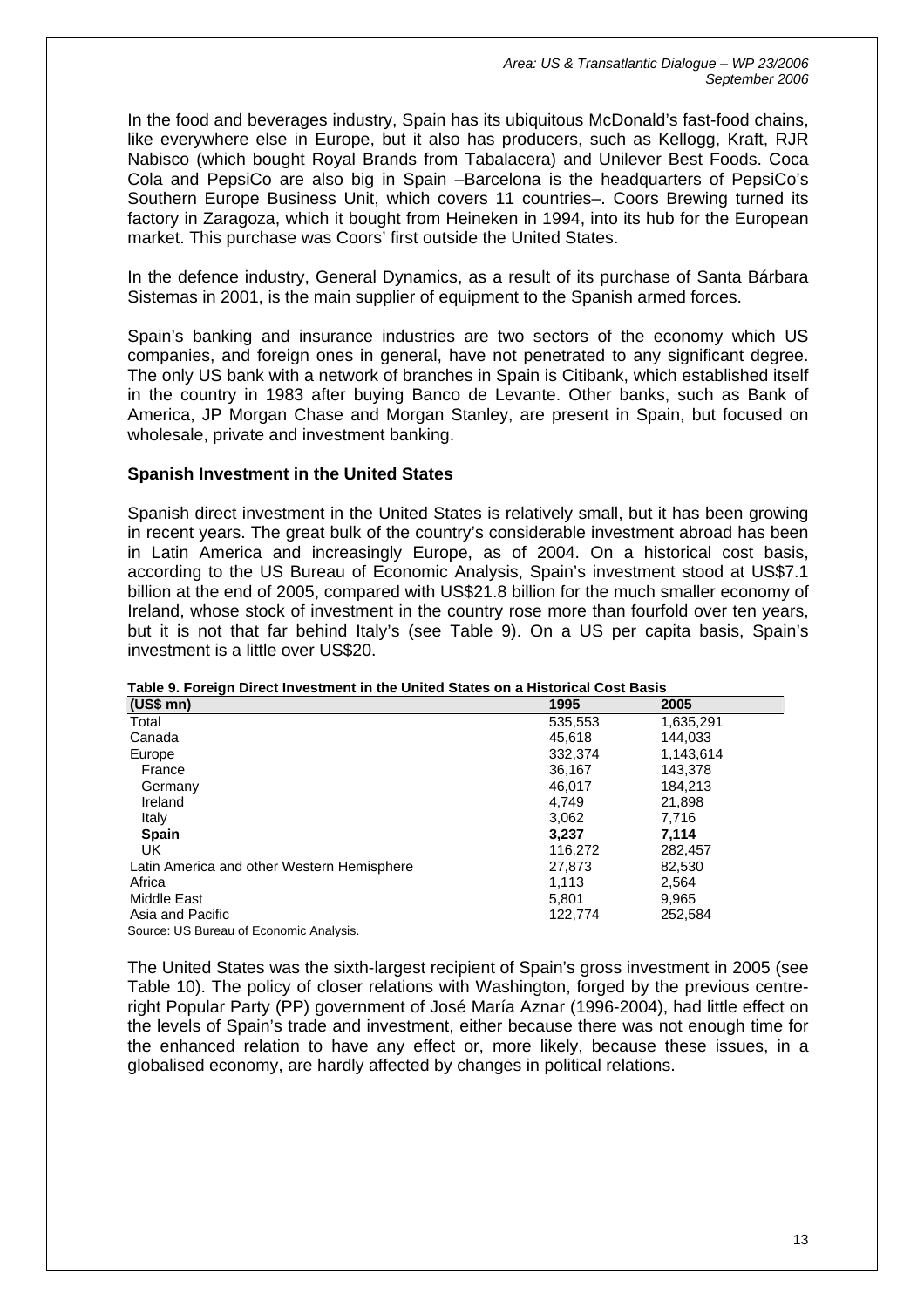| Table TV. Mail Countiles Receiving Opamsh Direct investment in 2000 (Chin and 70 Of the Total) (T) |                     |            |  |
|----------------------------------------------------------------------------------------------------|---------------------|------------|--|
| <b>Country</b>                                                                                     | <b>Gross Amount</b> | % of Total |  |
| France                                                                                             | 4,999               | 21.8       |  |
| Czech Republic                                                                                     | 3,671               | 16.0       |  |
| UK                                                                                                 | 2,300               | 10.0       |  |
| Hungary                                                                                            | 2,187               | 9.5        |  |
| Argentina                                                                                          | 1.871               | 8.1        |  |
| US                                                                                                 | 1,363               | 5.9        |  |
| Portugal                                                                                           | 1,088               | 4.7        |  |
| Luxembourg                                                                                         | 968                 | 4.2        |  |
| Netherlands                                                                                        | 940                 | 4.1        |  |
| <b>Brazil</b>                                                                                      | 783                 | 3.4        |  |

**Table 10. Main Countries Receiving Spanish Direct Investment in 2005 (€ mn and % of the Total) (1)** 

(1) Excluding special-purpose entities and based on the first or immediate country of destination and not the ultimate investing country.

Source: Spain's Foreign Investments Registry.

Latin America was a natural first choice for Spanish companies keen to invest abroad.<sup>[21](#page-14-0)</sup> As well as companies' need to offset the greater competition on their home ground, following Spain's EU entry in 1986, by expanding abroad, there were several pull factors. Two of them were purely economic: liberalisation and privatisation opened up sectors of the Latin American economy that were hitherto off limits. One is cultural: the common language and the ease, therefore, with which management styles can be transferred. The first major push into the United States came in 1999 when Telefónica bought the Internet portal Lycos for US\$12.5 billion at the height of the Internet boom and sold the US part of this business for US\$105 million in 2004 to South Korea's Daum Communications in what was one of Spain's biggest corporate failures. It kept Lycos' European portal business. Iberdrola, the electricity company, was in talks in 2000 to acquire Florida Power & Light Company, Florida's largest power company, but Iberdrola's Board never approved the mega US\$11 billion deal.

One of the very few Spanish investments in the US manufacturing sector is Acerinox's stainless steel plant in Carroll County, Kentucky. North American Stainless (NAS) was formed as a partnership in 1990 between Acerinox and the US company Armco, AMC (now part of AKL Steel). In 1994 Acerinox bought out all but 5% of Armco's shares, and since 2001 it is the sole owner of NAS. Acerinox has several plants in Spain and in 2002 became the world's third-largest steel producer when it acquired 64% of Columbus Stainless in South Africa.

Indra, Spain's leading information technologies and defence systems company, entered the US market in 1994 when it was selected by the US Navy to supply full mission simulators, radar trainers and test programme sets for the AV-8B+ Harrier combat aircraft. As well as the AV-8B+ Harrier, Indra has won tenders to supply simulators and test programme sets for other aircraft and helicopters (F-14 Tomcat, F-18 Hornet, MH-53 Sea Dragon and H-60 Sea Hawk), beating off competition from Lockheed Martin and Boeing among others. Indra has a wholly-owned subsidiary in Orlando, Florida, which develops, manufactures, supplies and maintains systems ordered by the US Navy. In the civilian field, Indra won the contract to supply ticketing equipment for the metro in St. Louis, Missouri.

EADS CASA, the Spanish arm of EADS, the largest aerospace company in Europe and the second-largest in the world, achieved a breakthrough in 2002, when the joint venture ICGS, between Lockheed Martin and Northrop Grumman, won the bid and decided to use EADS CASA's CN-235-MPA twin-turboprop aircraft rather than the C-27J, the main rival of the CN-235 and produced by another division of Lockheed Martin. The three initial

<span id="page-14-0"></span> $\overline{a}$ <sup>21</sup> This subject is dealt with in much more detail in my book, *Spanish Direct Investment in Latin America: Challenges and Opportunities*, Elcano Royal Institute, 2003 (*[www.realinstitutoelcano.org/publicaciones/libros/SpanishDirect.pdf](http://www.realinstitutoelcano.org/publicaciones/libros/SpanishDirect.pdf)*).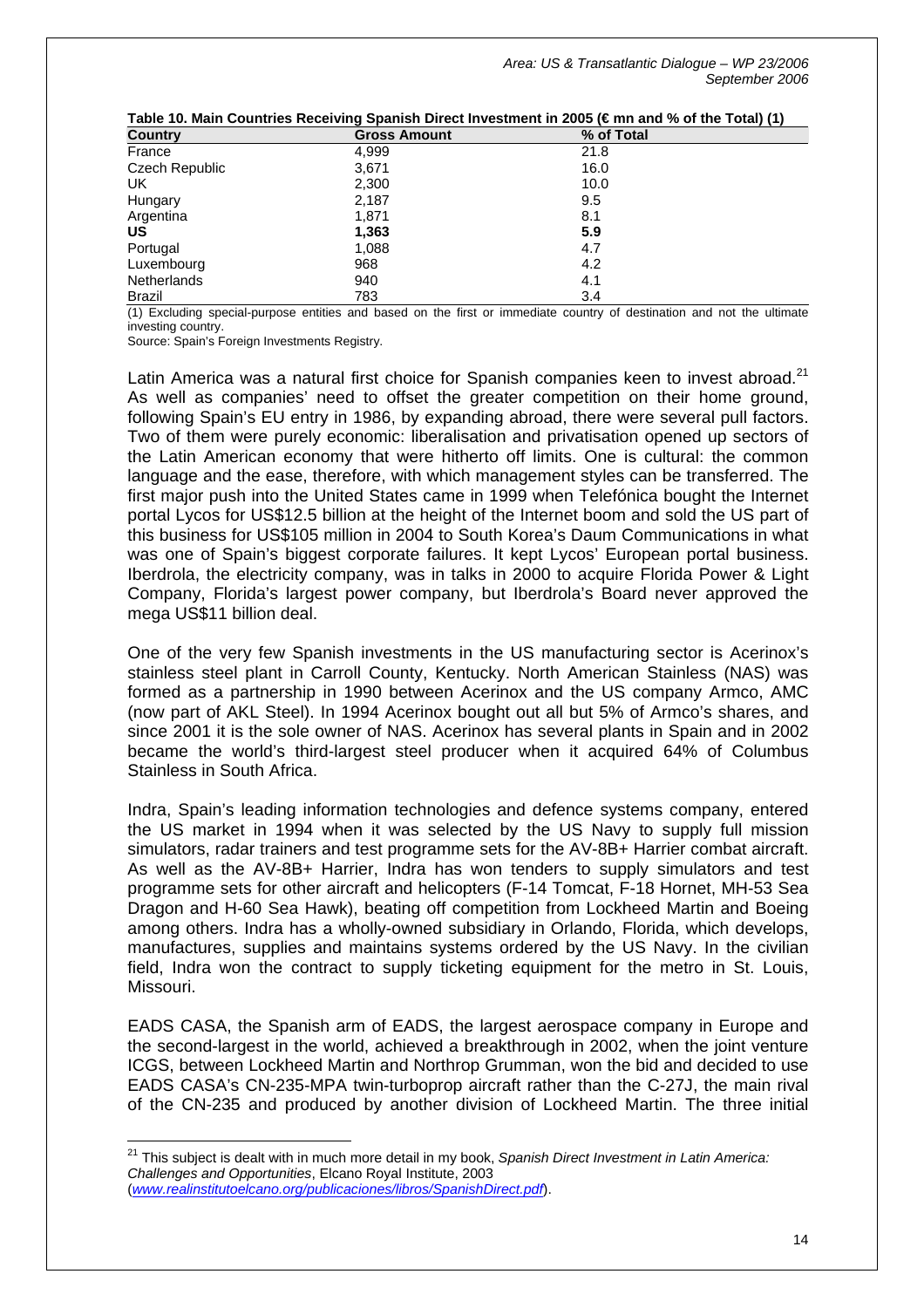EADS CASA CN-235 MPAs will be the first of a planned multiyear procurement of MPAs for the Coast Guard's Deepwater System programme. The first one was due to be delivered in November 2006. The total number to be bought is 36, worth more than US\$700 million, with a back-up contract worth more than US\$400 million.

In infrastructure, Spain's construction companies have been very successful world-wide. Cintra, one of the world's largest private-sector developers of transport infrastructure and part of Grupo Ferrovial, teamed up with Australia's Macquarie Infrastructure Group (MIG) to win the first contract in the United States to operate a privatised toll road. The two companies won a 99-year lease to operate the Chicago Skyway as of 2005 at a cost of US\$1.8 billion. MIG has a 45% stake in the operation and Cintra 55%.

Cintra, together with the Texan company Zachry, followed this up by winning the contract to develop the first phase of the Trans-Texas Corridor (TTC-35) –a transport system for the future of the Lone Star State–. The proposed Corridor will be a multi-use, state-wide network of transport routes that will include separate lanes for passenger vehicles and large trucks, high-speed commuter railways, freight railways, infrastructure for utilities (such as water lines and oil and gas pipelines) and transmission lines for electricity, broadband and other telecommunications services. Ferrovial bought Webber Group, the third largest Texan construction group, for €178 million in 2005.

Spain has also taken its wind power expertise to the United States. Gamesa inaugurated its first wind park in the United States (in Illinois) in 2004. The electricity it produces is bought by Commonwealth Edison, the supplier of Chicago's metropolitan area. Gamesa has also been developing wind parks in Minnesota, Wisconsin, South Dakota and Iowa, among other states. Iberdrola, Spain's second electricity company and the world's largest wind-farm owner and operator, acquired Community Energy, based on Wayne, Pennsylvania, for €23.8 million in 2006. In solar energy, another promising area in Spain, Acciona, the construction and services group, is investing €220 million in a plant in the state of Nevada.

In the food industry, Ebro Puleva acquired Houston's Riviana Foods, the United States' largest rice processor, in 2004 for US\$380 million. Ebro Puleva has a 30% market share of the rice sector in Europe. With its *Carolina*, *Mahatma* and *Success* brands, Riviana is the main seller of rice in the United States by volume (with a 17% market share), and it has subsidiaries in Central America, Belgium and the UK. Riviana and Ebro Puleva had been partners for years –before the deal Ebro was Riviana's largest shareholder–. Ebro followed this up in 2006 with the purchase of New World Pasta for €282 million, making it the world's second-largest pasta specialist after Italian group Barilla. Another Spanish company, Grupo SOS, owns American Rice, one of the world's premier millers and marketers of branded rice products including *AA Rice*, *Adolphus Rice* and *Wonder Rice*.

In wines, Torres has vineyards in California for Chardonnay and Pinot Noir cultivation and Freixenet, the world's largest producer of sparkling wine (*cava*), has vineyards in the Sonoma Valley. Freixenet's main rival, Codorníu, also has vineyards in California (Napa).

In fashion, an area where Spain is increasingly successful, Zara, part of the Inditex group and the first Spanish company to join the Interbrand top 100 brands (in 2005 at number 77), has a store on New York's Fifth Avenue and 18 more in the United States.

Compared to their massive investments over the past decade in buying banks in Latin America, and, to a lesser extent, in Europe, Santander and Banco Bilbao Vizcaya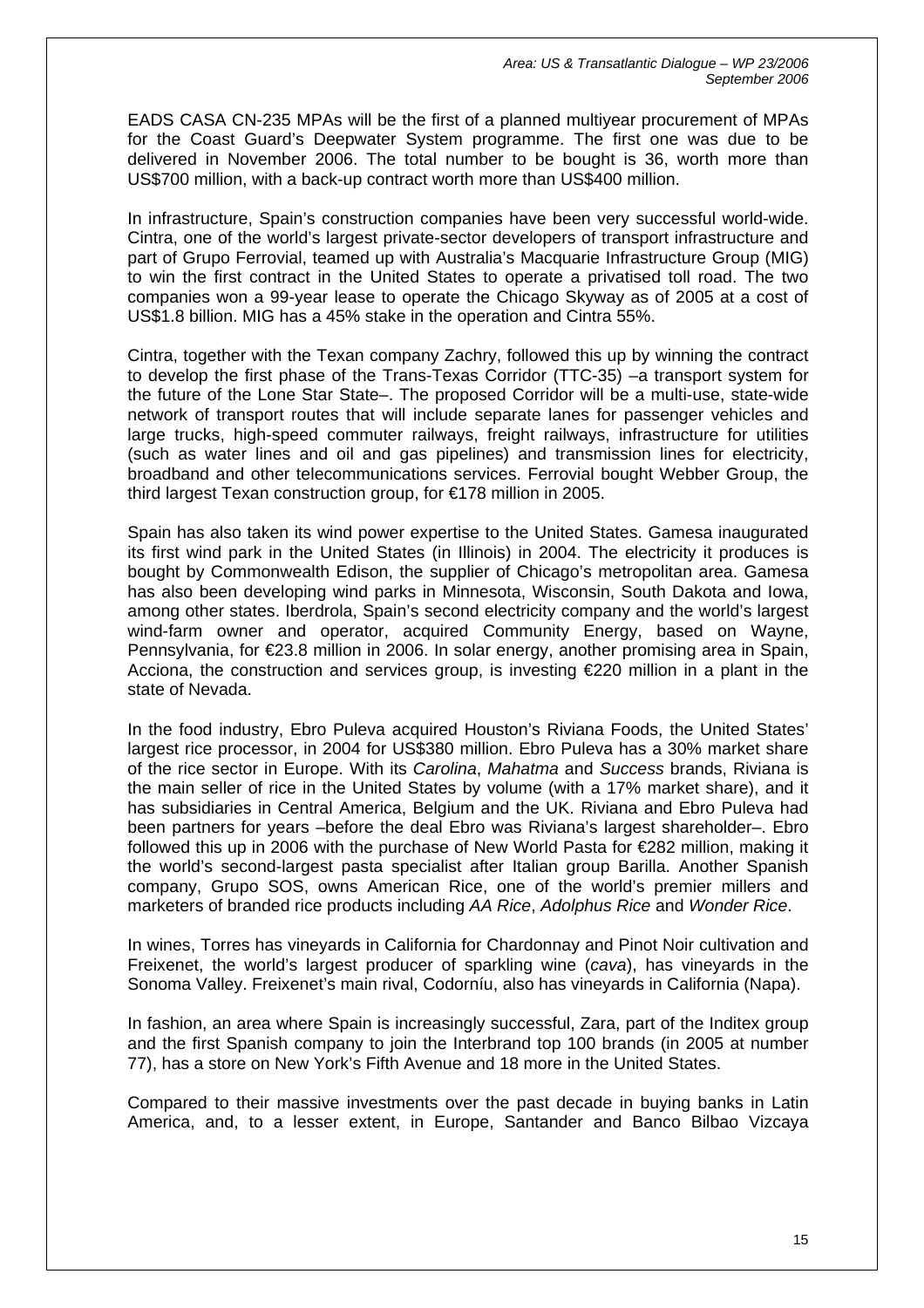Argentaria (BBVA), Spain's two largest banks, have been very modest in their acquisitions in the United States. $2^2$  But this is changing.

In 2004 BBVA bought Valley Bank of California for US\$16.7 million and Laredo National Bancshares (LNB) of Texas for US\$850 million and in 2006 it acquired two more banks in Texas, Texas Regional Bancshares and State National Bancshares, for US\$2.6 billion. In 2005 Santander, by then the biggest bank in the Euro zone by market value, acquired a 20% stake in Sovereign Bancorp, based in Philadelphia and the US's 18th largest by assets, for US\$2.4 billion. This stake was close to 25% in August 2006, making Santander's total investment so far of US\$2.9 billion the largest single one by a Spanish company in the United States apart from Telefóncia's problematic purchase of Lycos (see above). Santander has the option to acquire 100% in 2008. In September 2006, Santander paid US\$651million for 90% of Drive Financial, a Texas-based auto financing company and one of the leading lenders in the so-called 'sub-prime' segment. Santander already has an extensive consumer finance operation in Europe.

Much earlier, in 1991, Santander bought 13.3% of First Fidelity, New Jersey for US\$650 million and then built it up to almost 30% while Fidelity bought several smaller banks. In 1995 North Carolina's First Union Bank merged with First Fidelity, giving Santander an 11% stake in the new bank, the sixth largest in the United States. Santander then sold its stake for more than US\$2 billion and used the proceeds from this astute investment to amortise the goodwill on the acquisitions of banks in Latin America. Later, the ambitious idea of Emilio Botín, Santander's Chairman, to build a corporate city on the outskirts of Madrid housing 5,500 employees and many amenities including the largest workplace day-care centre in Europe –Grupo Santander City opened in 2004– was inspired by a visit to First Union's campus headquarters.

Both BBVA and Santander have banks in Mexico –Bancomer and Serfin, respectively the country's largest and third biggest– and their US purchases, particularly in BBVA's case, are related to exploiting these franchises. BBVA Bancomer is responsible for about 40% of remittances from Mexicans living in the United States.

California, where Valley Bank is located, has the largest concentration of Hispanics in the United States (more than ten million and mostly Mexican), and Texas more than five million Hispanics. Bancomer also has a strong position in the frontier states in Mexico, which enhances BBVA's business in California and Texas.

Santander is also involved in the remittances business. It sold 24.9% of Serfin in 2000 to Bank of America as part of a strategy to gain more Mexican-American customers in the United States and increase its market share of remittances.

Miami's emergence as a financial and business centre for Latin America, after the state of Florida was opened to foreign banks in 1978, led many Spanish commercial and savings banks –and not just the big commercial banks like Santander and BBVA– to open agencies or branches in the city. For example, Caixanova, a savings bank from Galicia in north-western Spain, opened an office in Miami as part of an effort to reach the 600,000 Galicians that live in South America. In 2003 Santander bought Coutts International's Latin American private banking division from The Royal Bank of Scotland (1,400 customers, US\$2.6 billion in assets), roughly doubling its assets in Miami.

 $\overline{a}$ 

<span id="page-16-0"></span> $^{22}$  In Puerto Rico, Santander and BBVA own the second- and seventh-largest banks, respectively, in terms of deposits –Santander Bancorp and BBVA PR Holding Corporation–.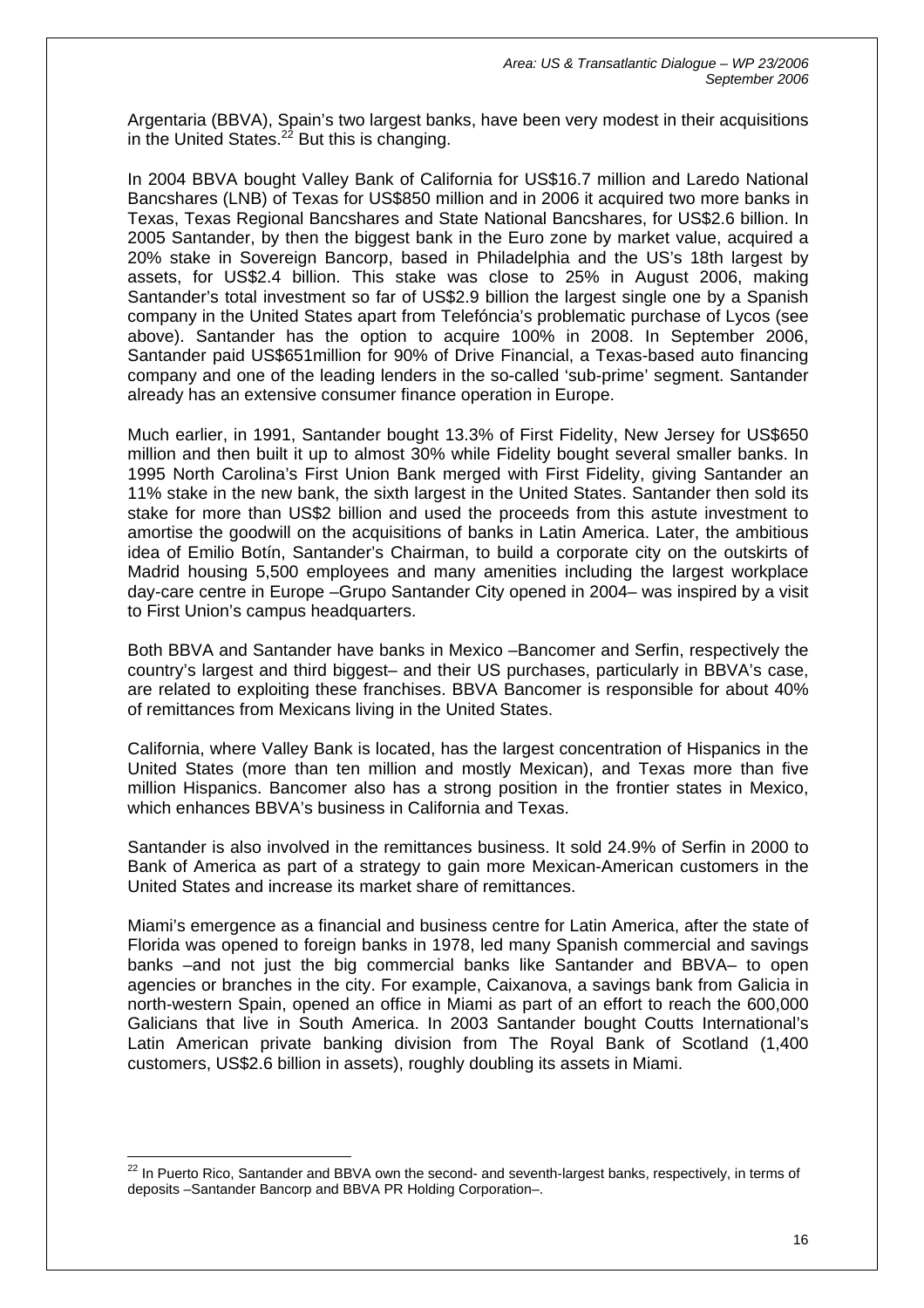# **Foreign Trade**

Spain's efforts to sell to the world's largest market (excluding intra-European Union trade) have so far not amounted to very much. The United States takes around 4% of the country's total exports, less than the proportion that goes to all of Latin America and less than half that to neighbouring Portugal (see Table 11). It is normal for a country to trade more with its immediate neighbours (in the United States' case Mexico and Canada), but what reveals a weakness in Spain's case is that the UK, Germany, Italy and France trade much more with the United States as a proportion of their total trade.

| Table 11. Spain's Exports by Geographical Area, 2005 (1) |                |  |
|----------------------------------------------------------|----------------|--|
|                                                          | % of the Total |  |
| European Union                                           | 72.0           |  |
| France                                                   | 19.2           |  |
| Germany                                                  | 11.4           |  |
| Portugal                                                 | 9.5            |  |
| UK                                                       | 8.5            |  |
| Asia                                                     | 5.5            |  |
| Latin America                                            | 4.5            |  |
| Africa                                                   | 4.2            |  |
| <b>United States</b>                                     | 3.9            |  |
| Rest                                                     | 8.3            |  |

### **Table 11. Spain's Exports by Geographical Area, 2005 (1)**

(1) 2005 figures.

Source: Secretariat of Trade.

According to US figures, Spanish exports account for a mere 0.5% of America's total foreign purchases (0.7% in 1989), one-sixth the UK share, one-fourth the French share and one-fourth the Italian share and compared with Spain's 2% share of global trade (see Table 12). Spain's share of the US market is more in line with that of medium-sized EU countries, such as Austria, Belgium or Denmark, whose economies are much smaller. Although the volume of exports is small, the United States is Spain's sixth-largest market, making it a top-tier trading partner, only exceeded by Spain's 'natural' markets of France, Germany, Portugal, the UK and Italy.

| (%)          | $14000$ $141$ $00$ matrice of and $0$ $0$ $1400$<br>1997 | 2000 | 2005 |  |
|--------------|----------------------------------------------------------|------|------|--|
| Canada       | 19.2                                                     | 18.8 | 17.4 |  |
| EU           | 18.1                                                     | 18.1 | 18.5 |  |
| Germany      | 5.0                                                      | 4.8  | 5.1  |  |
| UK           | 3.8                                                      | 3.6  | 3.0  |  |
| France       | 2.4                                                      | 2.4  | 2.0  |  |
| Italy        | $2.2\phantom{0}$                                         | 2.1  | 1.9  |  |
| <b>Spain</b> | 0.5                                                      | 0.5  | 0.5  |  |
| Japan        | 14.0                                                     | 12.0 | 8.2  |  |
| Mexico       | 9.9                                                      | 11.2 | 10.2 |  |
| China        | 7.2                                                      | 8.2  | 14.5 |  |
| Taiwan       | 3.7                                                      | 3.4  | 2.1  |  |
| South Korea  | 2.6                                                      | 3.2  | 2.6  |  |

#### **Table 12. US Market Share of Exporting Countries (1)**

Note: figures are rounded up or down to nearest decimal point.

(\*) Percentage of each year's US imports by country.

Source: US Department of Commerce, Bureau of Census.

Spain runs a trade deficit with the United States (€1.7 billion in 2005). Exports range from machinery and mechanical appliances to the more traditional footwear and ceramic products. The structure of exports very much reflects, as one would expect, the medium/low technology structure of the Spanish economy which, moreover, has gradually been losing competitiveness over the last few years. Spain slipped to 36<sup>th</sup> position in 2006 from 31<sup>st</sup> in 2004 in the competitiveness ranking of 60 countries drawn up by IMD.

The US market is very demanding and is not for the faint-hearted. Most Spanish companies ignore it, despite the many years of promotional and preparatory work in many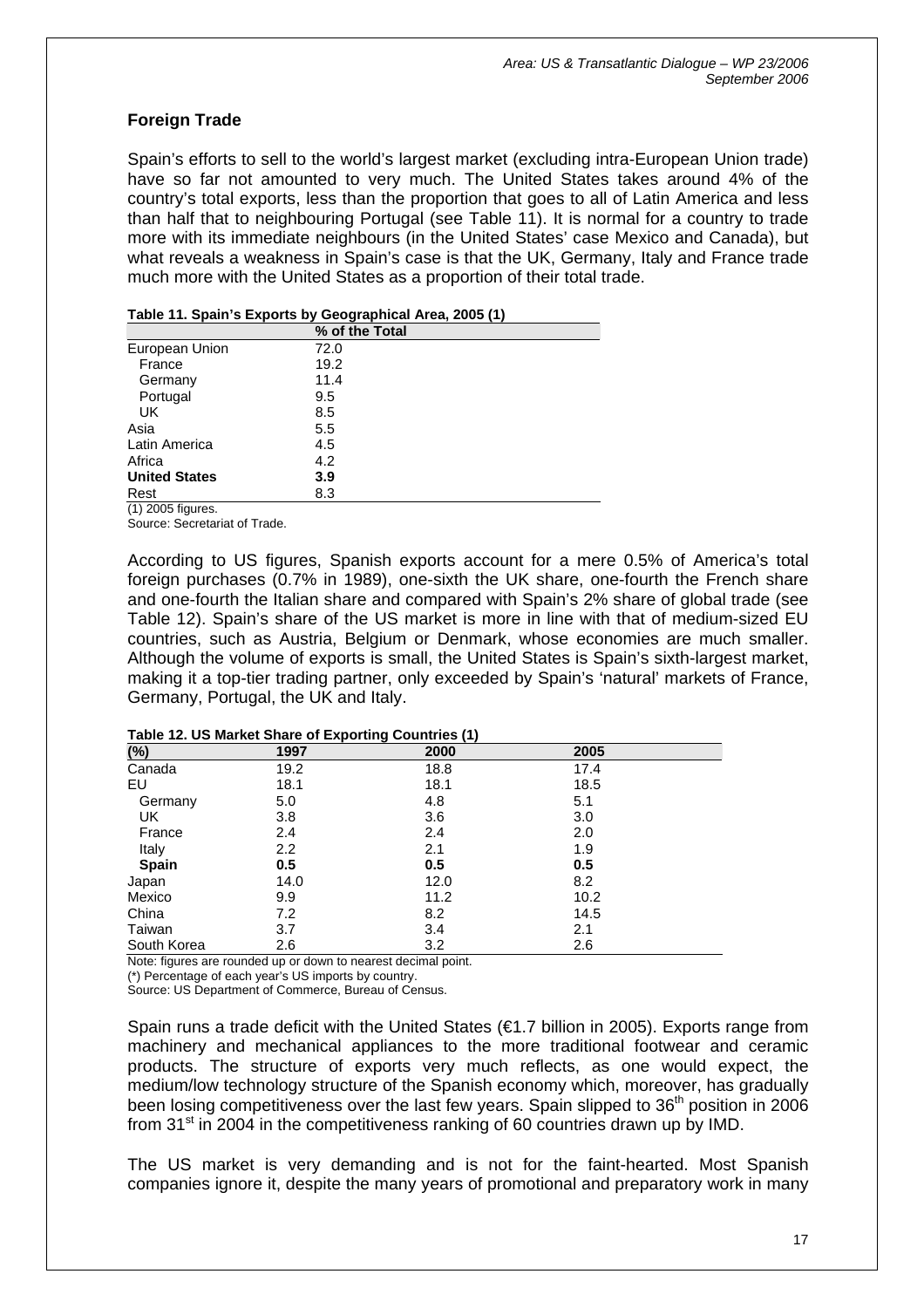sectors by Spain's trade authorities -the Secretariat of Trade, the Spanish Institute of Foreign Trade (ICEX) and trade offices in the United States–. And despite the common language, Spanish exporters have only been able to scrape the surface of the fastgrowing Hispanic market of more than 40 million people. This market is far from being homogeneous, something that is not fully appreciated among Spanish exporters.

Spanish exporters also do not benefit from the presence of a large community of Spaniards, as opposed to Hispanics, in the United States. Their number is very small, unlike the Irish and Italian communities. For example, there are only an estimated 20,000 Spaniards living in New York and the neighbouring states of New Jersey, Connecticut, Delaware and Pennsylvania.<sup>23</sup> One of the main factors behind the success of Italian exports to the United States is the ties between Italian exporters and Italian-American professionals. There is thus no critical mass that helps Spanish products to be introduced into a market and become known by word of mouth. This is particularly useful for gourmet and speciality foods, a market estimated to be worth a mouth-watering US\$27 billion in 2005. Irish bars, for example, act as channels for Irish beverages and food and the same goes for Italian restaurants. Spain's share of this market is miniscule but growing.

The relatively small volume of exports to the United States is also the result of the comparatively low level of Spanish direct investment in the United States, although this is starting to change. A very significant proportion of trade with the United States is intracompany: 40% of US imports are goods shipped by a parent company to its subsidiary in the United States, and around 30% of US exports are goods shipped by companies to their subsidiaries abroad. Trade with Germany is a good case in point: 60% of its exports to the United States are intra-company (9% by US subsidiaries to their parent companies and 50% by German companies to their subsidiaries in the United States). Spain's figure is much lower at  $27\%$ .<sup>24</sup> Ireland is another interesting example. Its market share of America's foreign purchases rose fourfold from 0.4% in 1991 to 1.7% in 2005. This increase was largely the result of intra-company trade resulting from a big rise in Irish direct investment in the United States and US investment in Ireland.

An area with considerable potential is the Spanish language which is becoming big business in the United States. The 42.6 million people of Hispanic origin accounted for more than 14% of the total US population in 2005, and by 2050 they are forecast to reach 25% of the population (see next section). And the number of students learning Spanish is far more than the total studying all other foreign languages combined. This provides opportunities for the publishing and media industries. Spain's publishing industry is the world's fifth-largest, and it has more than 160 subsidiaries abroad, but less than 5% of all book exports go to the United States. ICEX and the Federation of Spanish Publishers (FGEE) launched a  $600,000$  plan in 2005, the 400<sup>th</sup> anniversary of the publication of Miguel de Cervantes' *Don Quixote*, to promote the sale of books in the United States.

A critical mass of well-known global brands would help boost Spain's exports to the United States, where the perception of the country's level of economic and technological development and of the progress made in the quality of its products over the past 30 years is significantly lower than in the European Union (see Table 13). One of the factors behind the lack of well-known brands is that Spain still suffers in the United States from stereotyped images of the past –principally bulls and flamenco– that do not reflect today's reality of a modern and dynamic country and affect consumers' purchasing decisions. There is nothing wrong with stereotyped images; they can often be used successfully to

<span id="page-18-0"></span> $\overline{\phantom{a}}$ <sup>23</sup> According to the 2000 census, there were just over 100,000 Spaniards living in the United States (0.3% of the population).

<span id="page-18-1"></span>See Manuel Moreno Pinedo, 'La Economía de Estado Unidos, El Sector Exterior y las Relaciones Comerciales Bilaterales', *Boletín Económico de ICE*, 2839, 21/III/-3/IV/2005.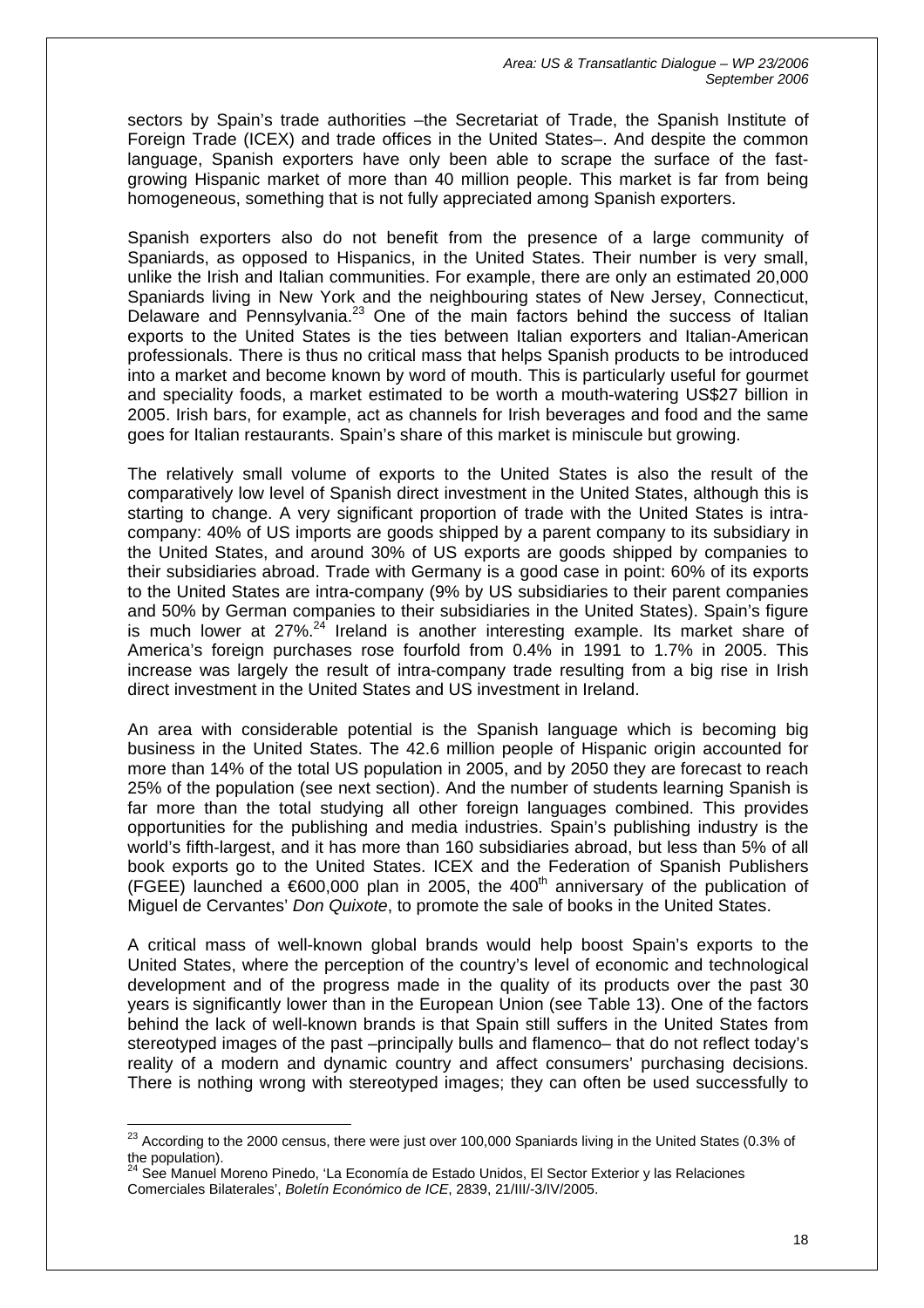promote products (in Spain's case tourism, for example). The problem for Spain is that, particularly in the United States, these are almost the predominant images by which it is known and they can have a powerful effect on people's perceptions. 'Americans know little about Spain so why on earth would they buy a product because it says Made in Spain on it?', says Tim Simmons, an independent brand consultant who works with ICEX and the Foro de Marcas Renombradas Españolas. 'The truth is that at this point in time, it probably still takes away more value than it adds at the point-of-sale'. Generally speaking, Spain lacks marketing and brand innovators. Most marketing efforts are mediocre text book strategies that do not cut in such a crowded and sophisticated marketplace as the United States.

| (%)                                   | US(1) | EU    |
|---------------------------------------|-------|-------|
| Underdeveloped country                | 3.7   | 0.0   |
| Dictatorial system                    | 1.9   | 1.9   |
| Low per capita income                 | 3.7   | 2.9   |
| Importing country                     | 5.6   | 1.9   |
| Culturally uniform                    | 3.7   | 5.8   |
| Economically unstable                 | 0.0   | 0.0   |
| Small middle class                    | 5.6   | 2.9   |
| Low level of technological research   | 20.2  | 14.4  |
| Low level of education                | 0.0   | 4.8   |
| Underdeveloped Social Security system | 0.0   | 4.8   |
| Poor-quality products                 | 11.1  | 4.8   |
| Poor quality of life                  | 1.9   | 1.0   |
| Politically unstable                  | 0.0   | 2.9   |
| Low level of industrialisation        | 5.6   | 9.6   |
| High level of unemployment            | 11.1  | 19.2  |
| Little-known brands                   | 25.9  | 23.1  |
| Total                                 | 100.0 | 100.0 |

| Table 13. Negative Aspects Associated with Spain in the US and the EU |
|-----------------------------------------------------------------------|
|-----------------------------------------------------------------------|

(1) The US and Canada.

Source: *La imagen de España y sus marcas en el mundo*, Foro de Marcas Renombradas Españolas, 2003.

Only one Spanish brand is among the world's 100 Best Global Brands, drawn up every year by Interbrand. Zara, the flagship of the textiles and clothing group Inditex, entered the list in 2005 at number 77. Americans who buy from Zara become familiar with the brand before they discover it is a Spanish brand. According to Simmons, one of Zara's intelligent choices was not to spend money in the competitive advertising world of fashion but instead to invest that money in prime real estate. By acquiring some of the world's most visible retail locations (for example, in Fifth Avenue, New York), Zara broke the rules of the game by using its own stores as its only significant form of advertising. As Woody Allen once said, 'Half of being successful in life is just showing up'. Other well known Spanish brands in the United States are Torres (wine), Freixenet (*cava*), Lladró (porcelain figurines), Carbonell (olive oil), Porcelanosa (ceramics), Marqués de Cáceres (wine), Sherry; Chupa Chups (confectionary products), Rioja (generic wine brand) and Majórica (pearl jewelry).

As for US exports to Spain, they too are low (less than 4% of Spain's total imports). As one would expect, imports from the European Union have been steadily rising since Spain joined the EU in 1986 (see Table 14).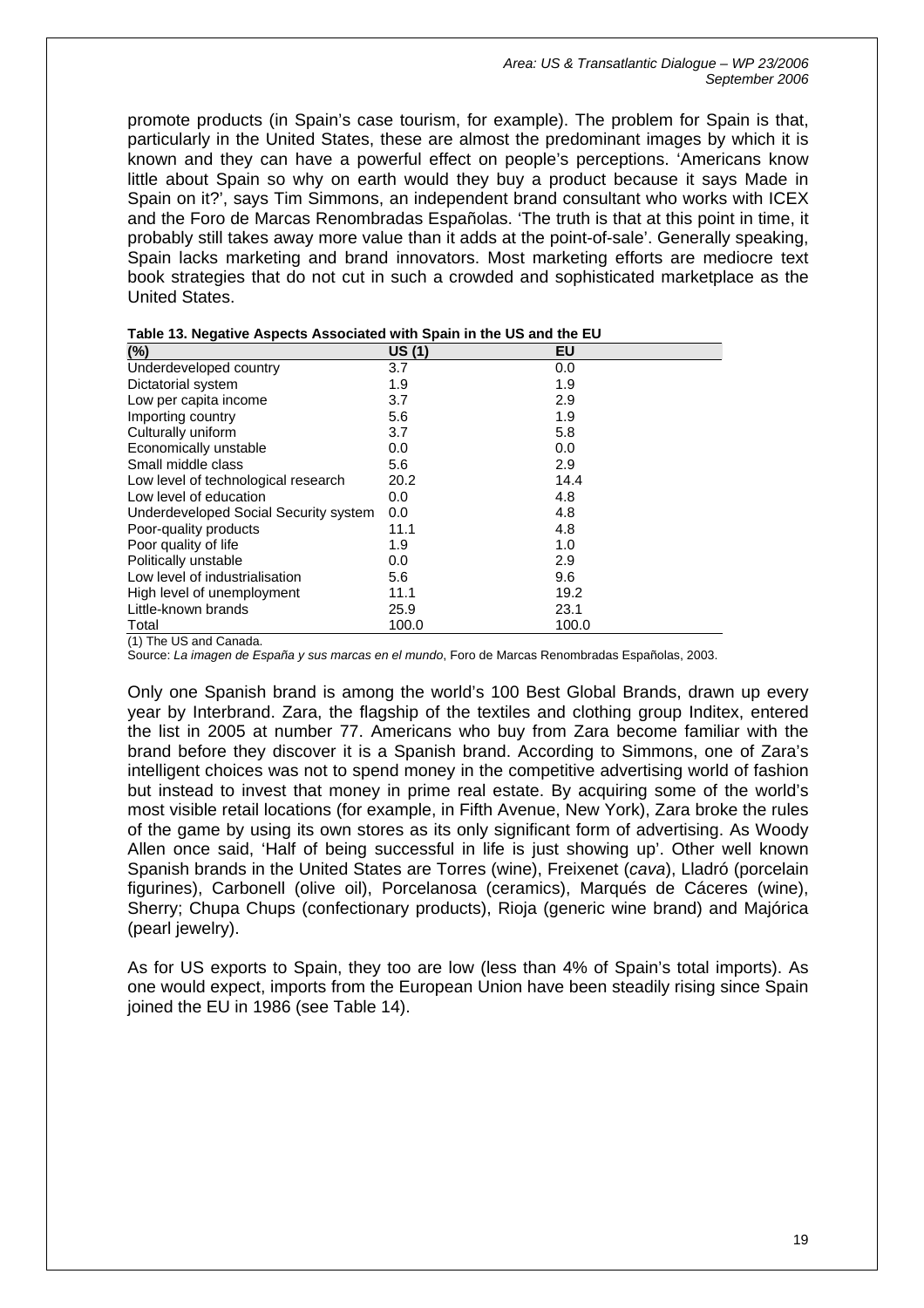|                                | % of Total |  |
|--------------------------------|------------|--|
| EU                             | 60.8       |  |
| Germany                        | 14.6       |  |
| France                         | 14.1       |  |
| Italy                          | 8.5        |  |
| UK                             | 5.7        |  |
| Asia                           | 15.6       |  |
| Africa                         | 7.5        |  |
| Latin America                  | 4.1        |  |
| US                             | 3.3        |  |
| Rest of world                  | 7.5        |  |
| $\overline{(1)}$ 2005 figures. |            |  |

**Table 14. Spain's Imports by Geographical Area, 2005 (1)** 

Source: Secretariat of Trade.

## **The Hispanic Community in the United States**

The official number of Hispanics in the United States is 42.6 million, not that far off Spain's population of 44 million (see Table 15). This community, the largest ethnic minority in the United States, is demographically, politically and economically an increasingly important force; however, despite Spain's historic links with the United States the government and Spanish society in general only recently began to take notice of it.

#### **Table 15. Population Groups in the United States**

| <b>Group</b>          | Population (1 July 2005) | <b>Share of Total Population (%)</b> |
|-----------------------|--------------------------|--------------------------------------|
| <b>Hispanic</b>       | 42,687,224               | 14.4                                 |
| Black (1)             | 36,324,593               | 12.2                                 |
| Asian (1)             | 12,420,514               | 4.2                                  |
| American Indian (1)   | 2.232.922                | 0.7                                  |
| Pacific Islander (1)  | 405.019                  | 0.1                                  |
| Two or more races (2) | 3,973,695                | 1.3                                  |
| White                 | 198,366,437              | 66.9                                 |
| Total                 | 296.410.404              | 100.0                                |

(1) Not Hispanic, single race; (2) not Hispanic.

Source: US Census Bureau.

Demographically, Hispanics account for more than 14% of the total US population, and they are the fastest-growing population group.

Economically, Hispanics' purchasing power is more than US\$700 billion, and by 2010 it will probably reach a trillion dollars (Spain's GDP reached that figure in 2004). The number of Hispanic-owned businesses grew by 31% between 1997 and 2002 –three times the national average for all businesses– according to a report by the US Census Bureau.

Politically, the Hispanic vote has become a critical factor in American politics, especially in presidential elections. Hispanic-Americans are concentrated in nine states which together control 75% of the electoral votes a candidate needs to win the presidency. Hispanics are gaining ground: the Senate, for the first time, has two Hispanic senators, Mel Martinez (Republican) and Ken Salazar (Democrat); there are 25 Hispanics in the House of Representatives (out of a total of 435 and compared with 21 in the first Administration of George W. Bush); Bush's Attorney General, Alberto Gonzales, and Commerce Secretary, Carlos Gutierrez, are both Hispanics; Bill Richardson, the governor of New Mexico, is partly Mexican; Los Angeles, the second-largest US city (population 3.7 million), elected in May 2005 its first Hispanic mayor in more than 130 years, the first commander of US troops in Iraq, Lieutenant General Ricardo Sanchez, was Hispanic, and the US ambassador to Spain, Eduardo Aguirre, is of Cuban origin.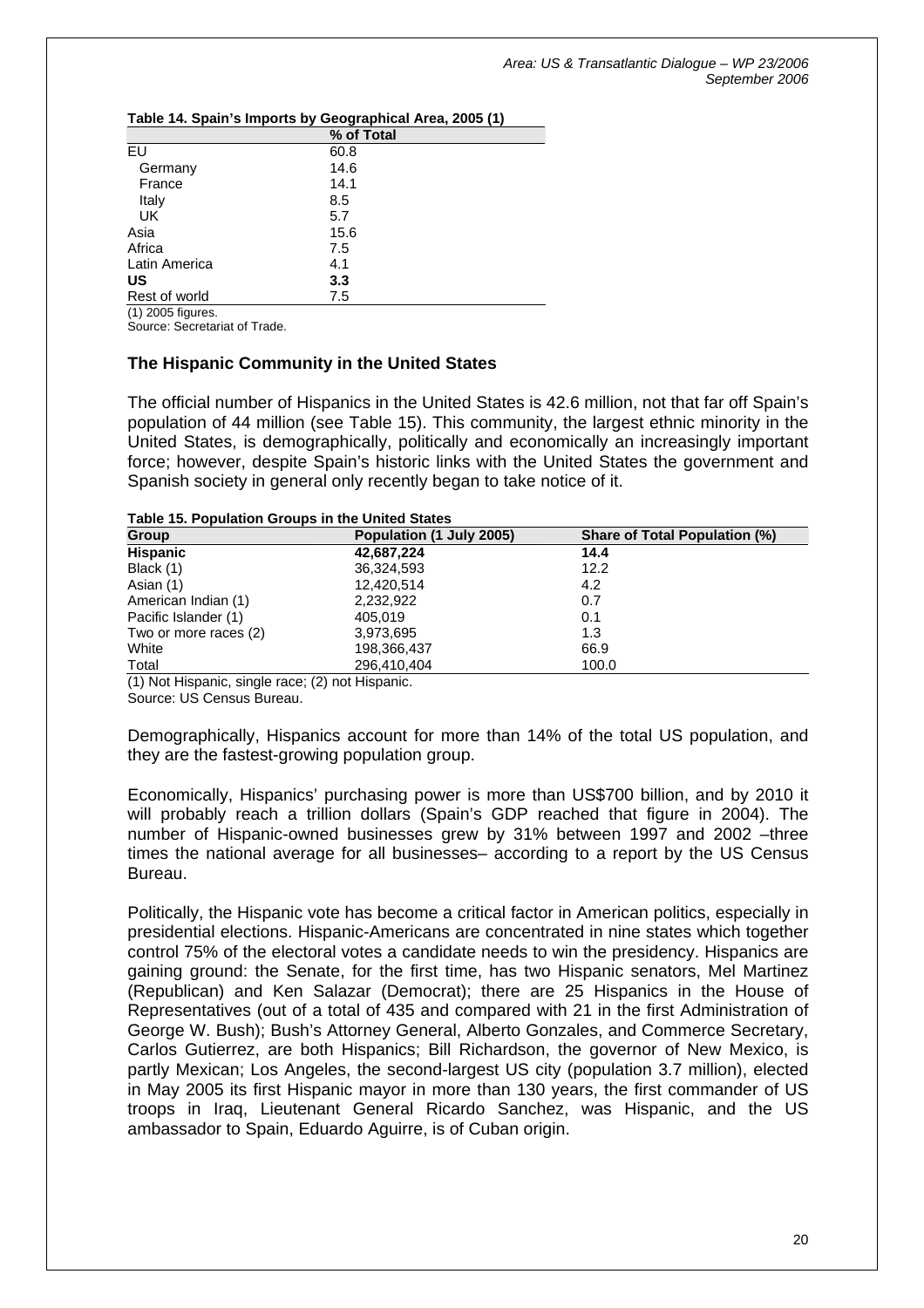Robert Souro, Director of the Pew Hispanic Centre, summed up well the increasing importance of the Hispanic community when he said Hispanics have gone from being a footnote to a paragraph in contemporary US history and are on their way to becoming a major chapter.

The Hispanic community, which is light years away from the mistaken stereotype of a monolithic world, requires a multifaceted approach and not one that views the Hispanic community as homogeneous and assumes that because of the shared language Spain has privileged access to it and a natural lobby. The Hispanic community is often compared to a salad –in which each of the elements can be distinguished although they form part of a whole– as opposed to a melting pot, which dissolves the ingredients and achieves total assimilation. Spain, with its centuries of conflictive history with Latin America, has to tread very carefully if it wants to win influence and friends in the Hispanic community and forge links that over the long term could bear fruit, both politically and business-wise.

There are several areas where Spain can work with the Hispanic community, most notably establishing better institutional relations with bodies representing Hispanics, jointly working on Spanish-language projects and finding ways for Spanish companies to participate in Hispanic companies, particularly in the field of culture (cinema, TV, music, etc). But it should always be borne in mind that, as Emilio Cassinello, former Consul General in New York, points out, 'approaching the Hispanic community means approaching the United States. We must always keep in mind that Hispanics and the US cannot be analysed as two dissociable entities.['25](#page-21-0) Relationships can, and indeed are, being developed with Hispanic political leaders from both the Republican and Democratic parties (for example, with the two Hispanic senators, the Republican Mel Martinez and the Democrat Ken Salazar), but this has to be done without becoming involved in US internal politics.

A key player on both sides of the Atlantic is the United States-Spain Council, founded in 1996 by government and corporate leaders to promote greater trade and investment and provide educational and cultural exchanges. The Council, whose current President is Mel Martinez, meets once a year, alternating between Spain and the United States. Its members include government officials, members of the Spanish parliament and US Senate, businessmen and academics.

In 1998, the Council started a programme for young Hispanic leaders in conjunction with the Ortega y Gasset Foundation and the Menéndez Pelayo International University. Since then, more than 100 Hispanics have been selected and visited Spain and they have started to organise themselves in the United States as a group with specific proposals about how to develop stronger relations. These include:

- Alliances between the main cultural institutions of both communities.
- In order to strengthen the Spanish language in the United States, the Cervantes Institute should have a minimum of ten centres, beginning with those cities with the largest Hispanic populations. These centres would have special courses for those who speak it but do not write it well, as they learned the language from their parents but not formally.
- US school textbooks should be changed in order to more faithfully reflect the contribution that Spain and the Hispanic community have made to the United States since its independence.
- Promote Spanish investment in Hispanic companies and Hispanic investment in Spanish companies.

<span id="page-21-0"></span> $\overline{a}$ <sup>25</sup> See Cassinello (2005).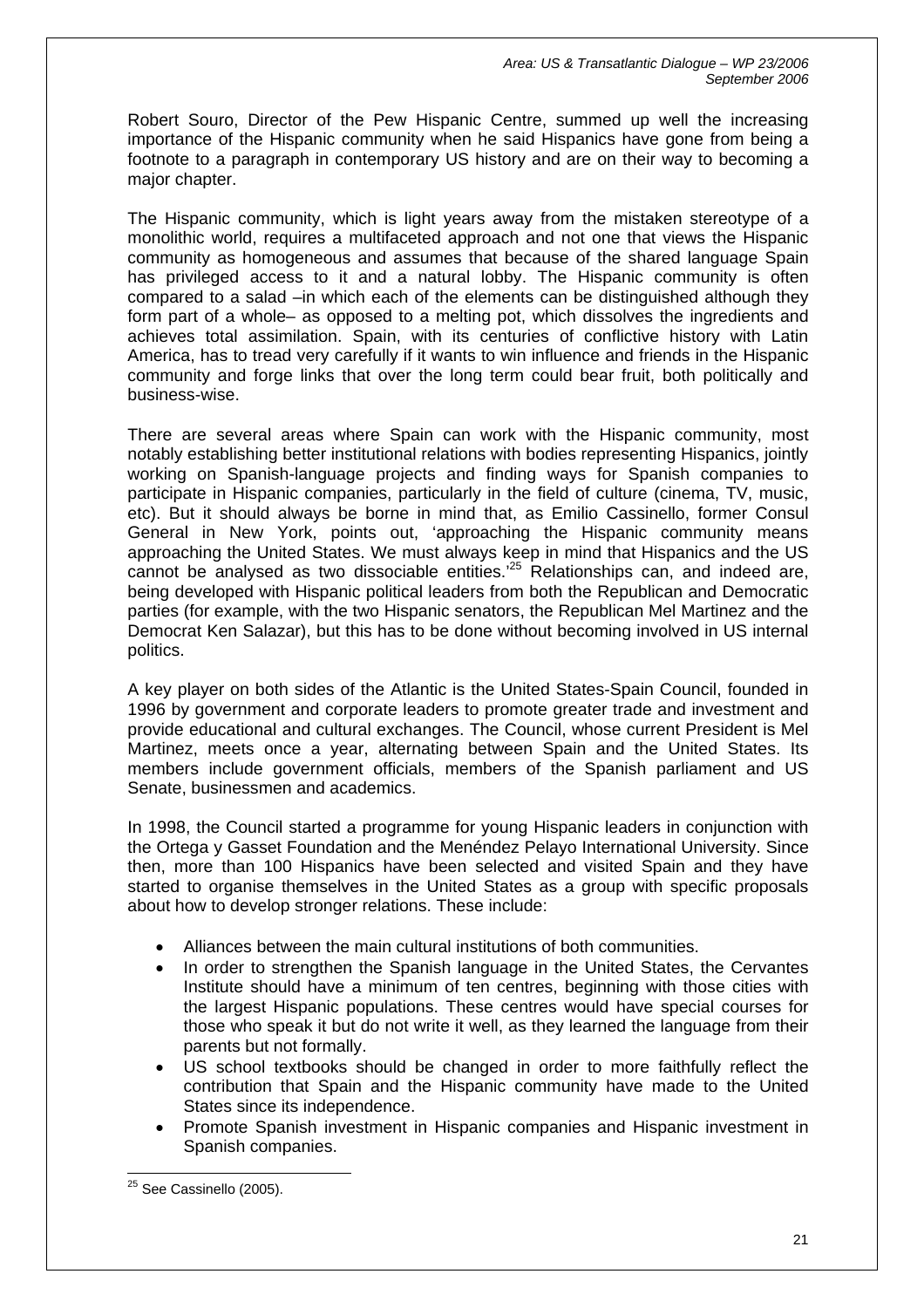- Create a venture capital vehicle for Hispanic entrepreneurs.
- Explore the possibility of a co-production treaty between Spain and the National Association of Latino Independent Producers to promote the development, financing and production of films and TV programmes.
- Foster greater trade so that Spain will be the gateway to Europe for the products of Hispanic companies and Hispanic companies in the United States for Spain.

In April 2006 Palladium Equity Partners completed the final closing of a US\$520 million private equity fund, believed to be the largest such fund to date, focused on investing in companies expected to benefit from the explosive growth of the US Hispanic population. The fund has a blue chip investor base including BBVA, Spain's second-largest bank, and prominent pension funds such as CalPERS, CalSTRS, New York City, New York State and GE Pension Trust.

### **Cultural Relations**

The growing importance of the Hispanic community in the United States and the concomitant rise in the learning of Spanish by non-Hispanics are engendering a substantial flow of cultural and educational relations and exchanges. Spanish is the most commonly taught foreign language in US secondary schools and universities, Spain is the third most popular country in the world after the UK and Italy for American students studying abroad, and the Fulbright programme, started in Spain in 1958, is today the thirdlargest in the world after Germany and Japan in terms of the budget allocated and the number of scholars going to the United States and Spain every year.

Nevertheless, given these factors, as well as the shared history –Spain played a decisive role in the American Revolution (1775-1783) by fighting against Britain–, it is striking how few Spanish institutions there are in the United States promoting Spanish language and culture, let alone countering the one-sided version of foreign participation in the Revolution (see the historical overview).

The Spanish cultural presence in the United States basically consists of the Cervantes Institute, the state-owned institution founded in 1991 for the teaching of Spanish abroad and promoting knowledge of the cultures of Spanish-speaking countries, which has centres in New York, Albuquerque and Chicago. There are two private US institutions in New York: the Queen Sofía Spanish Institute (established in 1954) and The Hispanic Society of America (founded in 1904 by Archer Milton Huntington). And Spain's Patrimonio Nacional, which administers the properties formerly vested in the Crown but now belonging to the Spanish State, began to collaborate with US museums in 2004, when it loaned works to the Seattle Art Museum for the 'Spain in the Age of Exploration' exhibition.

The teaching of Spanish is growing every year. According to the American Council on the Teaching of Foreign Languages, more than 4 million students in state secondary schools are learning Spanish. They account for close to 70% of all language enrolments in grades 7-12 (see Table 16).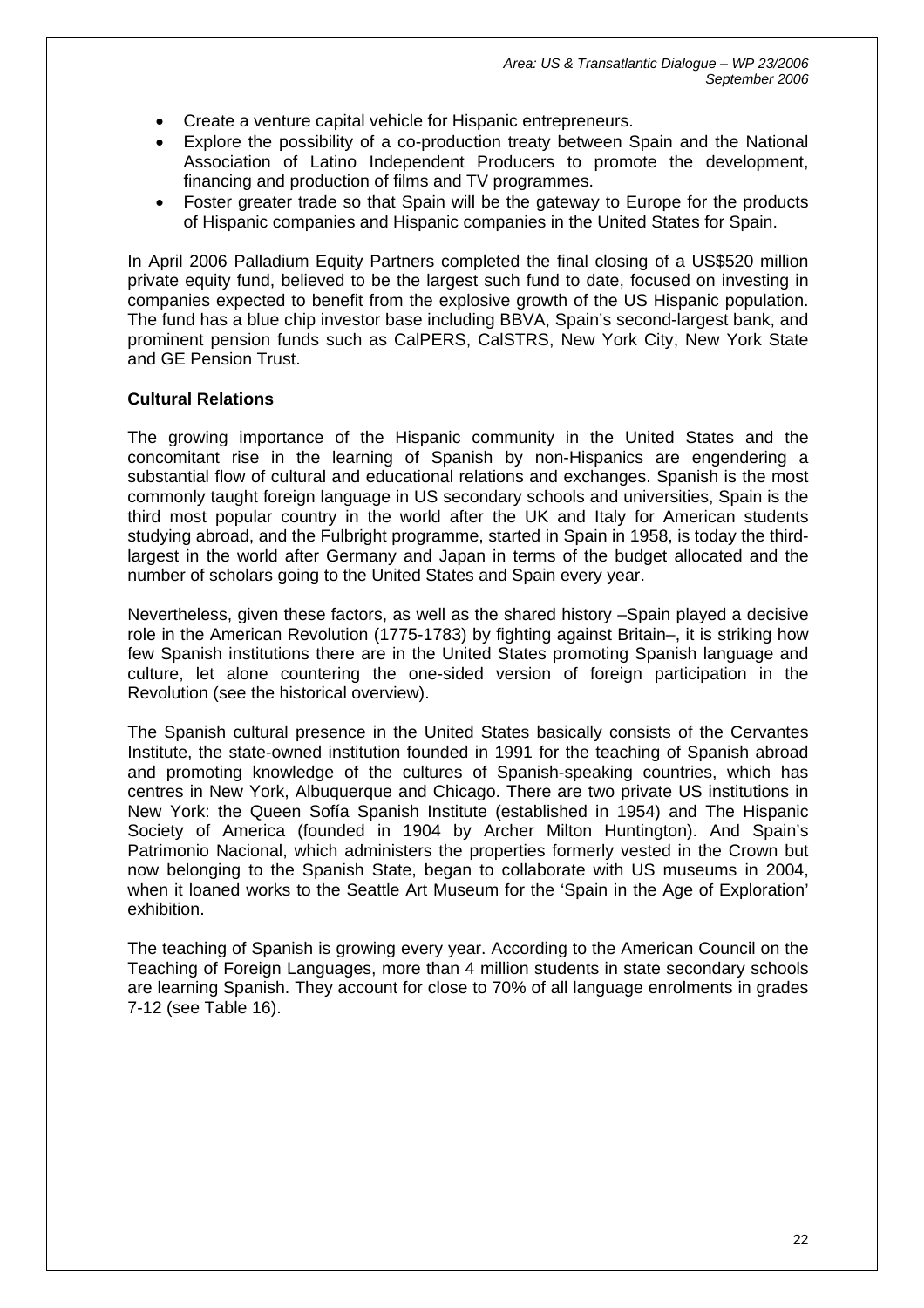| Table To. I Dieigh Language Enforments in Secondary Schools as a Fercentage of the Total (T) |            |
|----------------------------------------------------------------------------------------------|------------|
| Language                                                                                     | % of Total |
| <b>Spanish</b>                                                                               | 68.7       |
| French                                                                                       | 18.3       |
| German                                                                                       | 4.8        |
| Latin                                                                                        | 2.7        |
| Spanish for native speakers                                                                  | 2.1        |
| Italian                                                                                      | 1.2        |
| Japanese                                                                                     | 0.8        |
| Russian                                                                                      | 0.2        |
| Other languages                                                                              | 1.3        |
|                                                                                              |            |

**Traphents of the Total (1)** 

(1) 2000, latest available year.

 $\overline{a}$ 

Source: American Council on the Teaching of Foreign Languages.

The number of Americans learning Spanish in institutions of higher education is more than the total studying all other languages. Of the 1.39 million enrolments in 2002 (latest year available), 53.4% were for Spanish, 14.4% for French and 6.5% for German (see Table 17).

| Language               | 1998      | $\cdots$<br>2002 |  |
|------------------------|-----------|------------------|--|
| <b>Spanish</b>         | 656,590   | 746,267          |  |
| French                 | 199,064   | 201,979          |  |
| German                 | 89.020    | 91,100           |  |
| Italian                | 49,287    | 63,899           |  |
| American Sign Language | 11,420    | 60,781           |  |
| Japanese               | 43,141    | 52,238           |  |
| Chinese                | 28,456    | 34,153           |  |
| Latin                  | 26.145    | 29.841           |  |
| Russian                | 23,791    | 23,921           |  |
| <b>Ancient Greek</b>   | 16,402    | 20,376           |  |
| <b>Biblical Hebrew</b> | 9,099     | 14,183           |  |
| Arabic                 | 5,505     | 10,584           |  |
| Modern Hebrew          | 6,734     | 8,619            |  |
| Portuguese             | 6,926     | 8,385            |  |
| Korean                 | 4.479     | 5.211            |  |
| Other languages        | 17,771    | 25,716           |  |
| Total                  | 1,193,830 | 1,397,253        |  |

(1) Data for college and university undergraduates in two-year and four-year institutions, and for graduate students. Source: Modern Language Association.

The United States, however, does not appear to be moving towards a bilingual society, as assumed, despite the size of the Hispanic population. According to research by Douglas Massey at Princeton University and Ruben Rumbaut and Frank Bean at the University of California, Irvine, Spanish is giving away to English among Southern California's heavily Hispanic population.<sup>26</sup> The study suggests that Mexican immigrants arriving in Southern California today can expect only five out of every 100 of their great-grandchildren to speak fluent Spanish.

Another significant indicator is that Spain is the third most popular country in the world, after the UK and Italy, for American higher education students studying abroad (see Table 18). These students study a variety of subjects and not just Spanish. The number going to Spain is more than the total of those going to other Spanish-speaking countries. In the other direction, Spain is the seventh-largest sender of students to the United States from Europe, but low down the global list (see Table 19).

<span id="page-23-0"></span><sup>&</sup>lt;sup>26</sup> See Douglas Massey, Ruben Rumbaut and Frank Bean, 'Linguistic Life Expectancies: Immigrant Language Retention in Southern California', *Population and Development Review*, September 2006.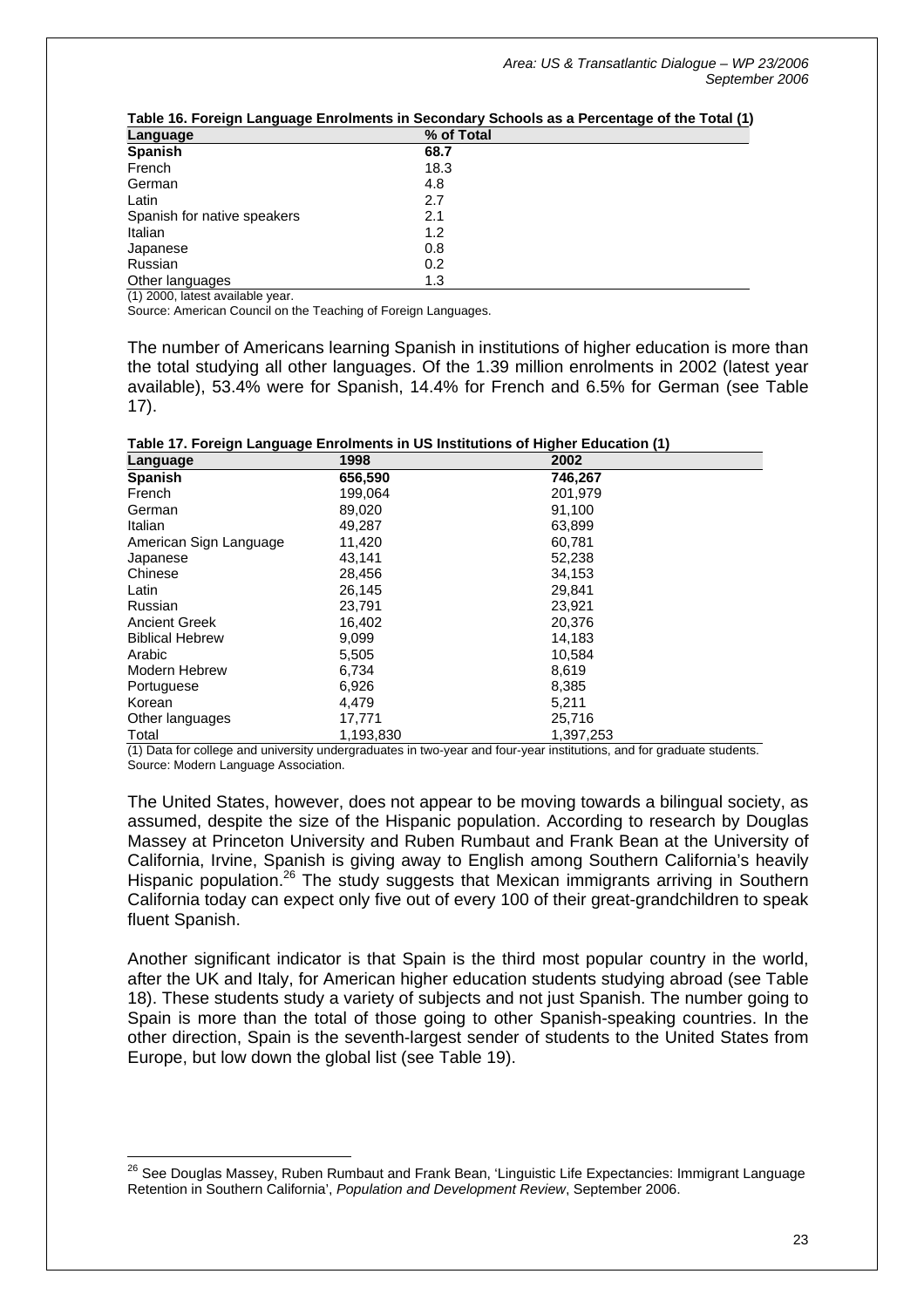| <b>Country</b> | <b>Number</b> |
|----------------|---------------|
| UK             | 32,237        |
| Italy          | 21,922        |
| <b>Spain</b>   | 20,080        |
| France         | 13,718        |
| Australia      | 11,418        |
| Mexico         | 9,263         |
| Germany        | 5,985         |
| Ireland        | 5,198         |
| China          | 4,737         |
| Costa Rica     | 4,510         |

### **Table 18. American University Students Abroad, Top 10 Countries (1)**

(1) 2003/2004 academic year.

Source: Institute of International Education.

#### **Table 19. International Students in the US, Top 10 European Countries (1)**

| <b>Number</b> |
|---------------|
| 12,474        |
| 8,640         |
| 8,236         |
| 6,555         |
| 5,073         |
| 3,644         |
| 3,512         |
| 3,261         |
| 3,217         |
| 3,106         |
| 2,861         |
|               |

(1) 2004/2005 academic year.

Source: Institute of International Education.

Spain joined the Fulbright programme (started in 1946 by Senator J. William Fulbright), in 1958 (see Table 20). Notable 'Fulbrighters' include Javier Solana, who was three times a minister in Socialist governments before becoming Nato's Secretary General and since 1999 European Union Foreign Policy Chief, Pilar del Castillo, education minister under the centre-right Popular Party, Pascual Maragall, the outgoing Socialist Premier of the region of Catalonia, Josep Borrell, the Socialist President of the European Parliament, and Miguel Sebastián, the chief economic advisor to Prime Minister José Luis Rodríguez Zapatero. According to María Jesús Pablos, the Executive Director of the Fulbright programme in Spain, 'a strong case can be made that the changes that have taken place in Spain over the last 30 years were influenced, if not shaped, by the efforts of those who studied in the United States, the majority of whom had Fulbright grants'.

#### **Table 20. Fulbright Grants in Europe by Selected Countries, 1949-2003**

| <b>Total US and Foreign</b> |
|-----------------------------|
| 6,440                       |
| 3,961                       |
| 18,511                      |
| 42,555                      |
| 13,094                      |
| 5,508                       |
| 3,284                       |
| 7,244                       |
| 4,247                       |
| 26,350                      |
|                             |

(\*) 1959-2003.

Source: J. William Fulbright Foreign Scholarship Board.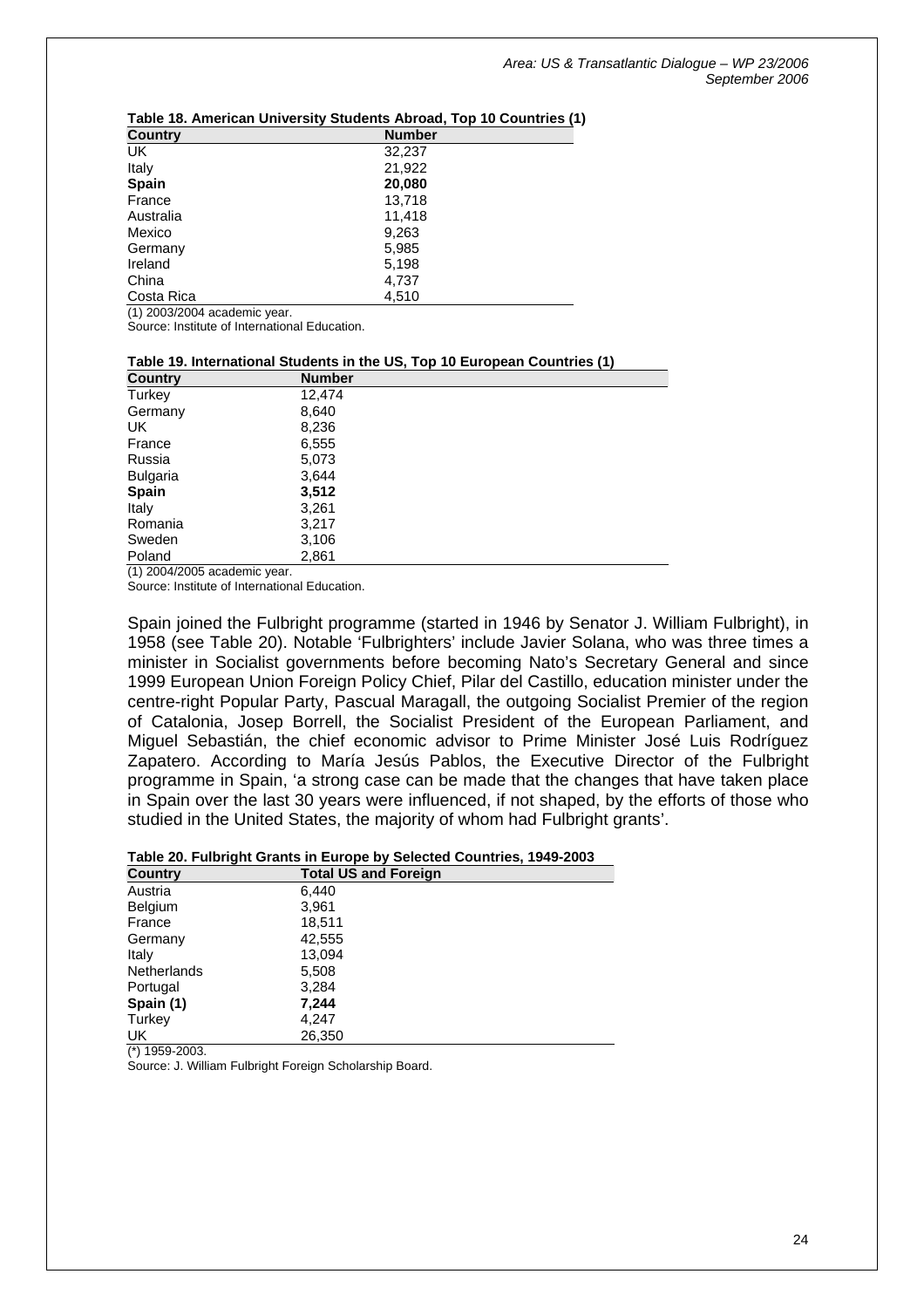## **Anti-Americanism in Spain**

Despite the growing cultural links between the two countries, anti-Americanism (really anti-American foreign policy-ism) is on the rise in Spain. Just under a quarter of the Spanish public expressed positive views of the United States in the latest survey by the Pew Research Group, the gold standard of international opinion polls, down from 41% in 2005 and a high of 50% in 2000 (see Table 21). It was the third lowest level among the 15 countries surveyed after Jordan and Turkey.

### **Table 21.**

### Favorable Opinions of the U.S.

|               | 1999/ |      |      |      |      |      |
|---------------|-------|------|------|------|------|------|
|               | 2000  | 2002 | 2003 | 2004 | 2005 | 2006 |
|               | %     | %    | %    | %    | %    | %    |
| Great Britain | 83    | 75   | 70   | 58   | 55   | 56   |
| France        | 62    | 63   | 43   | 37   | 43   | 39   |
| Germany       | 78    | 61   | 45   | 38   | 41   | 37   |
| Spain         | 50    |      | 38   |      | 41   | 23   |
| Russia        | 37    | 61   | 36   | 47   | 52   | 43   |
| Indonesia     | 75    | 61   | 15   |      | 38   | 30   |
| Egypt         |       |      | --   |      |      | 30   |
| Pakistan      | 23    | 10   | 13   | 21   | 23   | 27   |
| Jordan        | $-$   | 25   | 1    | 5    | 21   | 15   |
| Turkey        | 52    | 30   | 15   | 30   | 23   | 12   |
| Nigeria       | 46    | --   | 61   |      |      | 62   |
| Japan         | 77    | 72   |      |      |      | 63   |
| India         | --    | 54   |      |      | 71   | 56   |
| China         |       |      |      |      | 42   | 47   |
| 400000000     |       |      |      |      |      |      |

1999/2000 survey trends provided by the Office of Research, U.S. Department of State

Source: Pew Global Attitudes Project, 2006.

Anti-Americanism abated in 2005, in part because of the positive feelings generated by US aid for tsunami victims in Indonesia and elsewhere. It rose steeply in 2006, largely because of the prolonged war in Iraq and its consequences. In Spain, fully 56% say the US military presence in Iraq is a great danger to the stability of the Middle East and world peace (the third-highest level after Turkey and Jordan); only 38% regard the current government in Iran in the same way (see Table 22).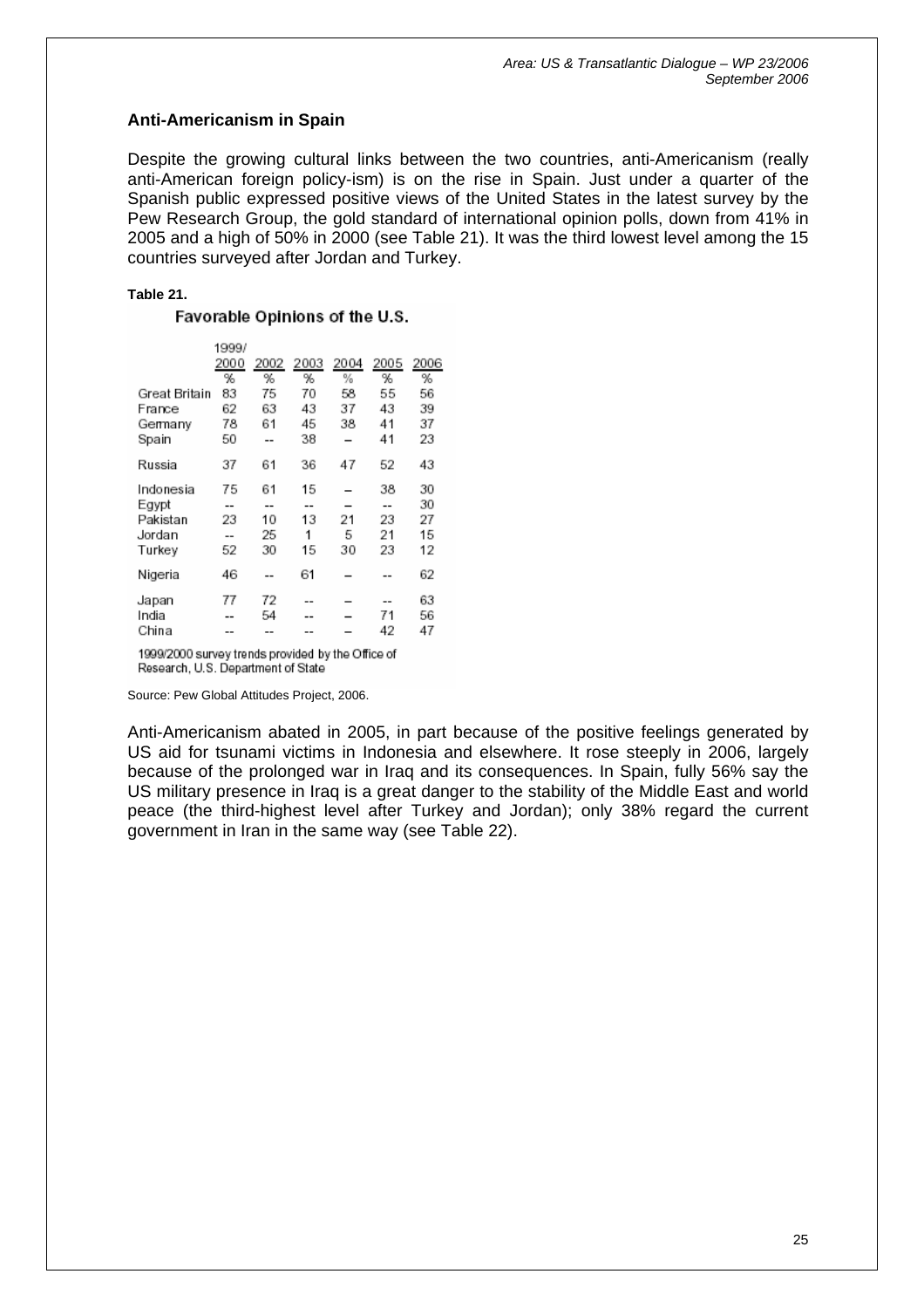*Area: US & Transatlantic Dialogue – WP 23/2006 September 2006* 

**Table 22.** 

 $\overline{a}$ 

|                |      |       |       | Israeli-    |
|----------------|------|-------|-------|-------------|
|                |      | US in | North | Palestinian |
| % saying       | lran | Iraq  | Korea | confiict    |
| 'great danger' | %    | %     | %     | %           |
| U.S.           | 46   | 31    | 34    | 43          |
| Great Britain  | 34   | 41    | 19    | 45          |
| France         | 31   | 36    | 16    | 35          |
| Germany        | 51   | 40    | 23    | 51          |
| Spain          | 38   | 56    | 21    | 52          |
| Russia         | 20   | 45    | 10    | 41          |
| Indonesia      | 7    | 31    | 4     | 33          |
| Egypt          | 14   | 56    | 14    | 68          |
| Jordan         | 19   | 58    | 18    | 67          |
| Turkey         | 16   | 60    | 6     | 42          |
| Pakistan       | 4    | 28    | 8     | 22          |
| Nigeria        | 15   | 25    | 11    | 27          |
| Japan          | 29   | 29    | 46    | 40          |
| India          | 8    | 15    | 6     | 13          |
| China          | 22   | 31    | 11    | 27          |

#### **Dangers to World Peace**

Source: Pew Global Attitudes Project, 2006.

The degree of Spain's cold feelings towards the United States (towards the Administration and its foreign policy, but not towards Americans) surprises many people. $27$  After all. Spain has become a vibrant democracy and a successful market economy since the rightwing dictatorship of General Franco ended in 1975. Why are Spaniards so cool towards the United States?

There are six main elements that over the years have moulded Spaniards' feelings towards the United States:

- The Spanish-American War of 1898 when Spain lost Cuba, Puerto Rico and the Philippines, the remnants of its once vast empire.
- Washington's support of Franco after the 1936-39 Civil War. $^{28}$  $^{28}$  $^{28}$
- The 1953 Pact of Madrid, which established US bases in Spain.
- The lukewarm support for Spain's transition to democracy after Franco died.
- The Reagan Administration's backing of military dictatorships in Latin America.
- And, more recently, the US invasion of Iraq in 2003.

Anti-Americanism in Spain began to rise noticeably in 2003 after the centre-right Popular Party (PP) government of José María Aznar aligned itself with Washington over the war with Iraq against the wishes of the overwhelming majority of Spaniards.

Anti-Americanism cuts across the political divide, although today it mainly emanates from the left. The cross-party opposition to the war in Iraq was underscored by the

<span id="page-26-0"></span> $^{27}$  Anti-Americanism means many different things. In the case of Spain, a distinction should be made between the conservative anti-Americanism of the Franco regime, which rejected US democratic, tolerant and freemarket values, nationalist anti-Americanism, as a result of the 1953 bases agreement, which cut across classes and political parties, and left-wing anti-Americanism, stemming from US support for dictators in Latin America, the Vietnam war and other events. A distinction should also be made today between anti-Americanism and 'anti-Bushism'.<br>
<sup>28</sup> One in success<sup>t</sup>.

<span id="page-26-1"></span><sup>28</sup> One in every five respondents in a survey conducted in July 2006 by the *El Mundo* newspaper –more than 30 years after General Franco died– blamed the United States for maintaining the dictatorship. More than half (54%) of respondents aged between 45 and 64 –basically the generation responsible for the transition to democracy– said the United States bore a lot or quite a lot of the responsibility.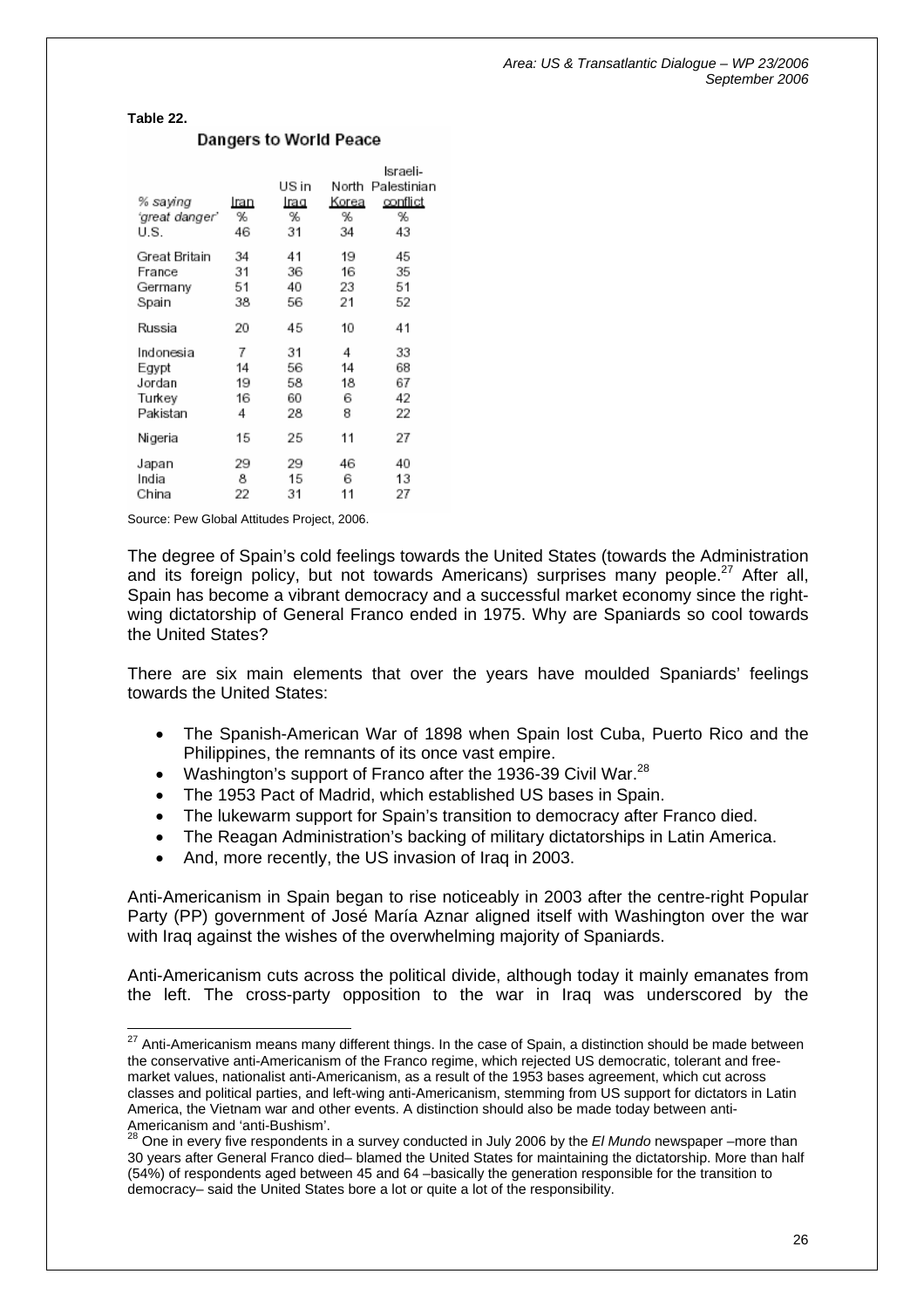demonstrations around Spain in early 2003 when eight million people (roughly one in every five of the population) protested. The left took to the streets on an anti imperialism/war/globalisation ticket while the right was very much influenced by Pope John Paul's condemnation of the war. The Catholic Church remains powerful in Spain.

Both Europe and the United States are moving towards more liberal post-materialist values, but at different speeds and from different starting points. Europe is moving much faster than the United States and within Catholic Europe Spain, particularly, has become one of the most liberal and tolerant countries in the world.<sup>29</sup> Issues such as the death penalty in the United States and the intolerance of homosexuality and abortion by fundamentalists in America are now part of the anti-American discourse in Spain. $3$ Women, whose role in Spain has changed almost beyond recognition, are particularly vociferous in these issues. More women are now at university in Spain than men, the current government has an equal number of male and female ministers and the proportion of working mothers has surged.

A victory by the PP in the next general election, to be held by 2008, could well see a swing back towards a more pro-Atlanticist foreign policy; however, given the profound opposition to the war in Iraq and the electoral setback for the PP in 2004 (largely because of its support for the war and the consequences of it), a future PP government would probably not go as far as the last one did in the event of further US military incursions. By moving closer to the United States, the PP was striving for 'major player' status for Spain, but opinion polls suggest that most Spaniards do not want to move in this direction.

# **Conclusion**

 $\overline{a}$ 

Spain and the United States have several elements that make their relationship a special one, particularly the US bases in Spain, the very large Spanish investments in Latin America –America's backyard– and the growing importance of the Hispanic community in the United States, the country's largest ethnic minority. The two countries also suffered the worst terrorist attacks of the  $21^{st}$  century. None of these factors on their own make Spain a particularly important country for the United States, but together they do give Spain, the world's eighth-largest economy (now ahead of Canada, which, unlike Spain, is a G8 member), an added significance.

Politically, relations are back on a much more even keel. As regards direct investment in Spain, the United States is still a significant investor. How long this remains the case depends on factors such as Spain's ability to improve its ailing competitiveness. There will be no let-up, however, in the demand for US consumer products as Spain's population growth is no longer at a standstill, largely thanks to the enormous influx of immigrants over the last decade. The Spanish economy is still one of the fastest growing in Europe.

As for Spanish exports and direct investment in the United States, the sky is, in theory, the limit as levels remain comparatively low. There is also considerable scope for closer cooperation in other areas, particularly in the scientific and technological fields, and in cultural relations where a great deal more could be done to forge stronger links between the two countries and overcome misunderstandings.

<span id="page-27-0"></span><sup>29</sup> See Emilio Lamo de Espinosa, *A Difference that Makes a Difference? The US and Europe on Values and Culture*, Working Paper 8/2005, Elcano Royal Institute (*[www.realinstitutoelcano.org/documentos/183.asp](http://www.realinstitutoelcano.org/documentos/183.asp)*). The author recounts that when he moved from Francoist Spain to the University of California in 1970 he moved 'from counter-reformation to counter-culture, from Trent to Marcuse and hippy power. It was not so much travelling in space but travelling in time: from the past to the future'.

<span id="page-27-1"></span><sup>&</sup>lt;sup>30</sup> In 2005 Spain became the fourth country in the world, after Belgium, the Netherlands and Canada, to allow same-sex couples to marry and adopt children.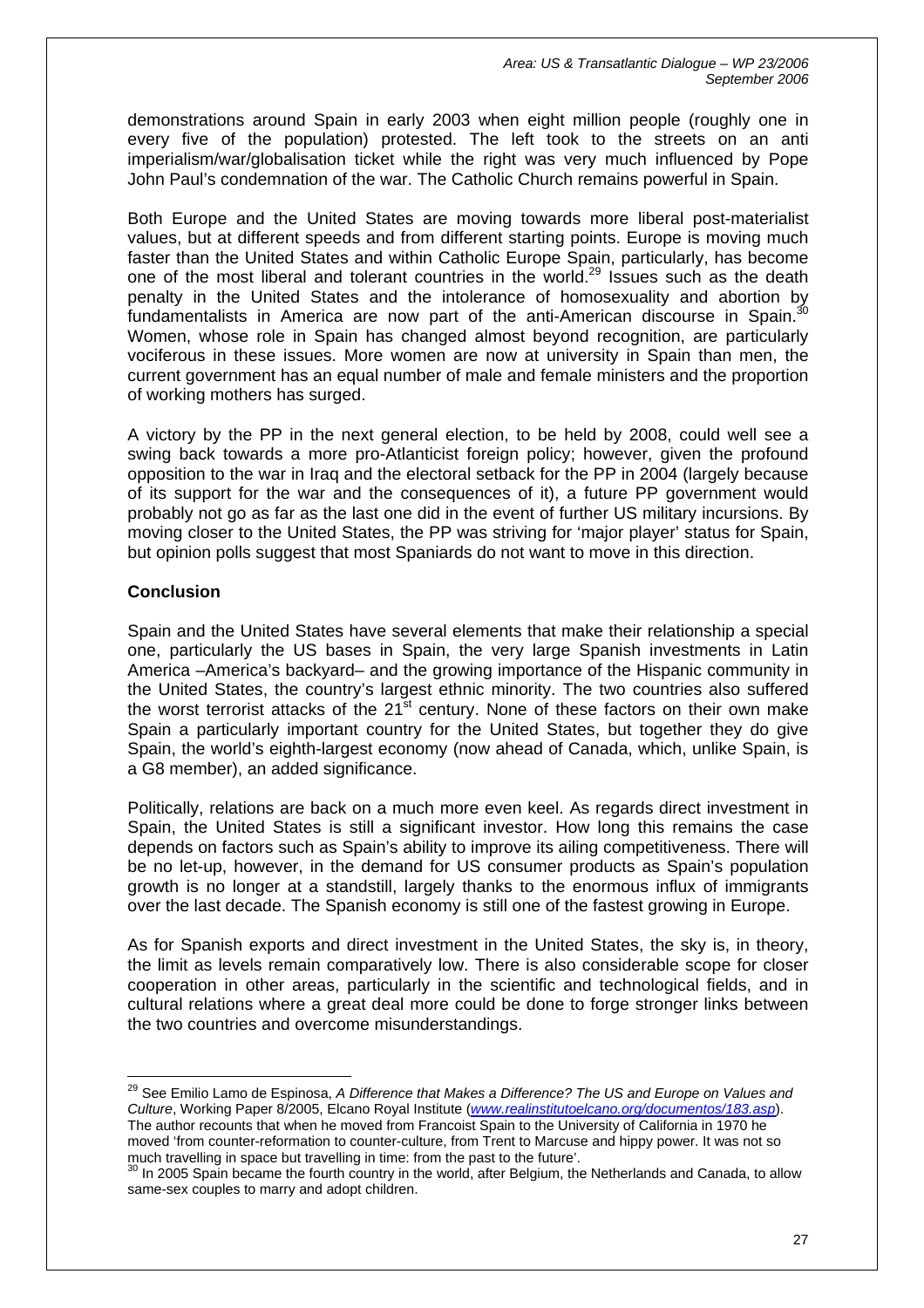## **Appendix**

| Table 23. Net Foreign Direct Investment in Spain by Selected Countries, 1995-2005 |       |       |       |       |       |        |       |       |       |        |        |
|-----------------------------------------------------------------------------------|-------|-------|-------|-------|-------|--------|-------|-------|-------|--------|--------|
| (∈mn)                                                                             | 1995  | 1996  | 1997  | 1998  | 1999  | 2000   | 2001  | 2002  | 2003  | 2004   | 2005   |
| France                                                                            | 453   | 609   | 71    | 551   | 131   | 766    | 1.105 | 1,258 | 503   | 294    | $-239$ |
| Germany                                                                           | $-22$ | 163   | 293   | 432   | 458   | 174    | 407   | 2.227 | 706   | $-222$ | 1.054  |
| Luxembourg                                                                        | 115   | 76    | 28    | 398   | 1.594 | 924    | 842   | 1.729 | 906   | -983   | 316    |
| <b>Netherlands</b>                                                                | 1.429 | 471   | 1.477 | 44    | 997   | 713    | 3.772 | 15    | 394   | 1.133  | 5,588  |
| UK                                                                                | 389   | 261   | 222   | 123   | 1.967 | 12.909 | 391   | 588   | 2.093 | 2.871  | -441   |
| EU-14 total                                                                       | 2.738 | 2.079 | 2.117 | 2.656 | 5.457 | 15.948 | 8.837 | 7.158 | 6.048 | 1.133  | 6,025  |
| <b>US</b>                                                                         | 437   | 321   | 404   | 186   | 408   | 375    | 294   | -8    | 489   | 143    | 1,502  |
| <b>Total</b>                                                                      | 3.543 | 2.769 | 3.008 | 3,654 | 5,908 | 17.228 | 9.565 | 7.562 | 6.886 | 2.324  | 8,309  |
| US as % of total                                                                  | 12    | 11    | 13    |       |       |        |       | ΝA    |       | 6      | 18     |

Figures since 1999 include direct investment in listed shares. The figures for the whole period exclude investment in Special Purpose Entities whose sole function is to hold foreign equity. These vehicles for international companies enjoy tax advantages if certain conditions are met. The large amounts in them inflate investment figures and they must be discounted in order to obtain the real picture of direct investment as it is generally understood. The table's figures cover investments in branches and in equity stakes in non-publicly quoted companies if the stake it equal to or exceeds 10%. They are for the immediate investing country and not the ultimate investing country. Source: Foreign Investments Registry.

#### **Table 24. Net Spanish Direct Investment Abroad by Selected Countries, 1996-2005**

| $(\in$ mn)                 | 1996  | 1997  | 1998   | 1999   | 2000   | 2001   | 2002     | 2003   | 2004   | 2005   |
|----------------------------|-------|-------|--------|--------|--------|--------|----------|--------|--------|--------|
| France                     | 32    | 72    | 176    | 708    | 1.819  | 799    | 449      | 610    | 2.657  | 4,859  |
| Germany                    | 85    | 59    | 357    | 1,426  | 1.351  | 1,782  | 5,839    | 735    | 474    | $-551$ |
| <b>Netherlands</b>         | 369   | 1.187 | 888    | 1.247  | 2.501  | 6.268  | 2,357    | 427    | 3.725  | 937    |
| Portugal                   | 459   | 711   | 615    | 431    | 1,352  | 673    | 719      | 1.445  | 1.278  | 928    |
| UK                         | 24    | 195   | 547    | 366    | 1.127  | 601    | $-1.692$ | 3.291  | 16,501 | 2.233  |
| EU-14 total                | 1.047 | 2.191 | 3.114  | 5.17   | 9.409  | 12.475 | 7,309    | 8,765  | 26.177 | 9,842  |
| US                         | 387   | 396   | 637    | 60     | 7.152  | 1.211  | 1.521    | 1.481  | 911    | 1.339  |
| <b>Total Latin America</b> | 1,496 | 5,227 | 6.061  | 27.091 | 21.503 | 6,137  | 2,131    | 2.177  | 5,332  | 3,032  |
| Total                      | 3.202 | 7.994 | 10.746 | 35.191 | 40.471 | 20,998 | 14,476   | 14,603 | 33.765 | 20.031 |
| US as % of total           | 12    | 5     | 6      | 0.02   | 18     | 6      | 11       | 10     |        |        |

Figures since 1999 include direct investment in listed shares. The figures for the whole period exclude investment in Special Purpose Entities whose sole function is to hold foreign equity. These vehicles enjoy tax advantages if certain conditions are met. The large amounts in them inflate investment figures and they have to be discounted in order to obtain the real picture of direct investment as it is generally understood. The table's figures cover investment in branches and in equity stakes in non-publicly quoted companies and in publicly quoted companies if the stake is equal to or exceeds 10%. The figures are for the immediate investing country of destination and not the ultimate investing country of destination. Source: Foreign Investments Registry.

| $(US$$ mn $)$        | 1995   | 1996   | 1997   | 1998    | 1999    | 2000    | 2001    | 2002    | 2003    | 2004    | 2005(1)   |
|----------------------|--------|--------|--------|---------|---------|---------|---------|---------|---------|---------|-----------|
| <b>All countries</b> | 92.074 | 84,426 | 95.769 | 131,004 | 209.392 | 142.267 | 124.873 | 134.946 | 129.352 | 224.437 | $-12,714$ |
| France               | 5,196  | 4,463  | 2.971  | 4,323   | 2.111   | 1,967   | 476     | 4,604   | 1.074   | 8,385   | 859       |
| Germany              | 3,349  | 1.956  | 2,464  | 3,051   | 5,658   | 3,811   | 11,823  | 2.416   | 4,376   | 8.961   | 7,141     |
| Italy                | 2.506  | 416    | 123    | $-910$  | 3,729   | 6,404   | 1.767   | 1230    | 2,862   | 3,555   | $-267$    |
| <b>Spain</b>         | (2)    | 1.183  | 204    | 1.821   | 5,689   | 2.249   | 1.642   | 3,032   | 1.821   | 3.141   | -517      |
| UK                   | 13.830 | 16,421 | 22,961 | 29,094  | 47,265  | 28,317  | 7890    | 15,265  | 26,738  | 26,604  | 10,873    |
| % to Spain           | N/A    | 1.4    | 0.2    | 0.1     | 2.7     | 1.6     | 1.3     | 2.2     | 1.4     | 1.4     | N/A       |

| Table 25. US Direct Investment Abroad without Current-Cost Adjustment by Selected Countries, 1995- |  |  |  |
|----------------------------------------------------------------------------------------------------|--|--|--|
| 2005                                                                                               |  |  |  |

US direct investment abroad is the ownership or control, directly or indirectly, by one US resident of 10% or more of the voting securities of an incorporated foreign business enterprise or the equivalent interest in an unincorporated foreign business enterprise. These figures are for total capital and consist of equity capital, intercompany debt and reinvested earnings.

(1) The fact that total capital outflows for US direct investment abroad were negative in 2005 means that the foreign affiliates of US companies send more money back to their US parents than the parents sent to them. It is likely that part of the reason for this is the American Jobs Creation Act, which allowed US companies to repatriate profits from their overseas affiliates to be taxed at a reduced rate under certain circumstances.

(2) Suppressed to avoid disclosure of data of individual companies.

Source: Bureau of Economic Analysis.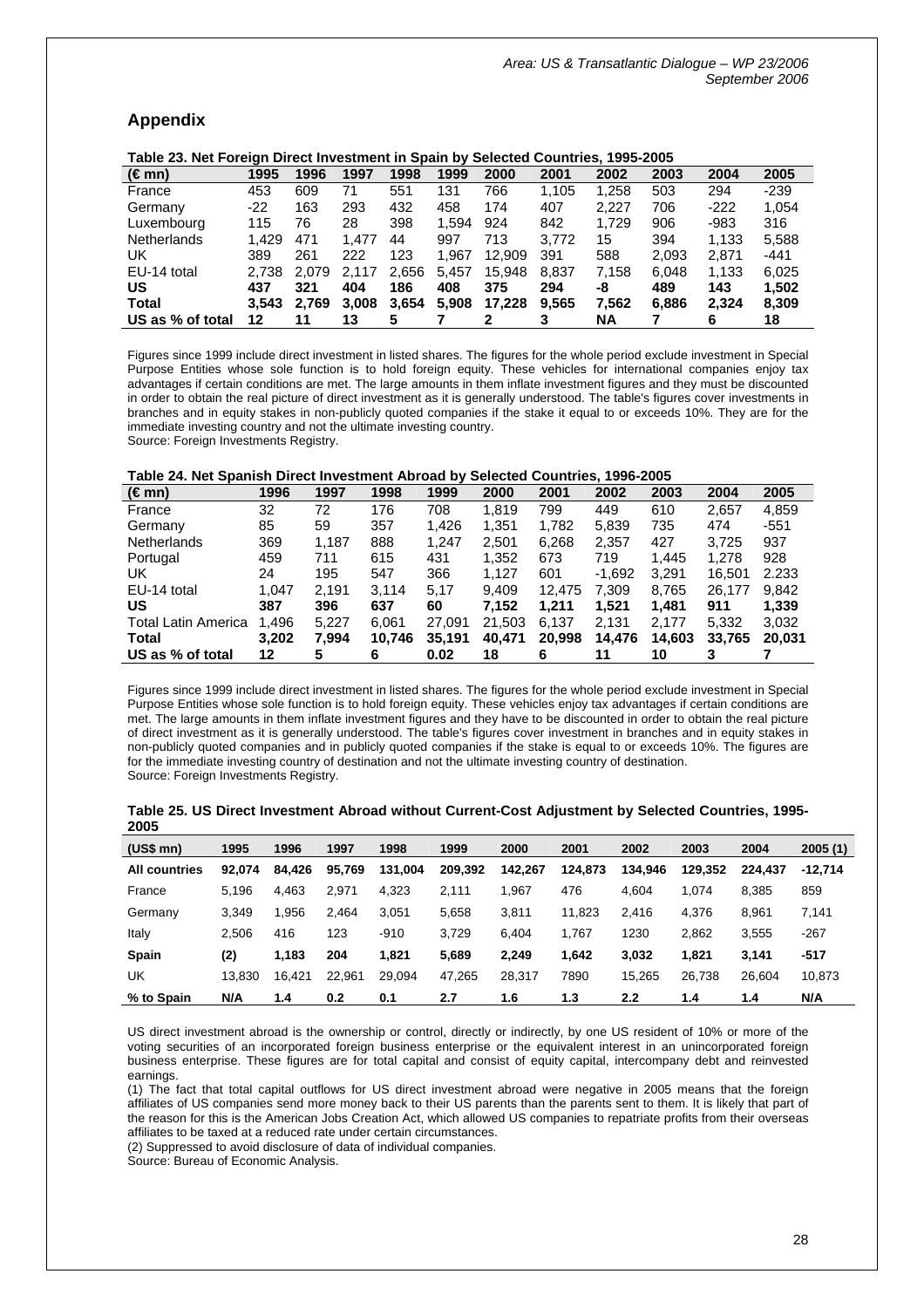| <b>Countries, 1995-2005</b> |          |         |         |         |         |         |           |          |          |         |        |
|-----------------------------|----------|---------|---------|---------|---------|---------|-----------|----------|----------|---------|--------|
| $(US$$ mn $)$               | 1995     | 1996    | 1997    | 1998    | 1999    | 2000    | 2001      | 2002     | 2003     | 2004    | 2005   |
| All countries               | 58.772   | 84.455  | 103,398 | 174.434 | 283.376 | 314.007 | 159.461   | 74.457   | 53.146   | 122,377 | 99.443 |
| France                      | 2.725    | 7.244   | 10.951  | 11,368  | 29,834  | 51.001  | 14.546    | 4.624    | 4.526    | 11.599  | 4.446  |
| Germany                     | 7.908    | 19.616  | 11110   | 42,986  | 23,478  | 14.054  | 40.206    | 1.990    | 12.280   | 1.055   | 16.166 |
| Italy                       | 197      | 333     | $-262$  | 1.024   | 862     | 1.978   | 498       | 357      | $-215$   | 1.130   | 386    |
| Luxembourg                  | 3.429    | $-2230$ | 5.393   | 13.819  | 6.887   | 30.864  | $-21.498$ | $-1.108$ | 14.344   | 6.981   | 2.554  |
| Netherlands                 | $-1.526$ | 12.262  | 12.344  | 6.533   | 41.689  | 33.517  | 24.036    | 4.337    | 6.365    | 9.348   | 7.113  |
| <b>Spain</b>                | 789      | 60      | 330     | 361     | 309     | 6390    | $-170$    | 41       | 672      | 556     | 1.743  |
| UK                          | 16.255   | 14.404  | 15010   | 60,335  | 108.566 | 82.652  | 2,819     | 21.267   | $-4.385$ | 22,888  | 28,878 |
| % from Spain                | 1.3      | 0.07    | 0.3     | 0.2     | 0.1     | 2.0     | -0.1      | 0.05     | 1.2      | 0.45    | 1.7    |

**Table 26. Foreign Direct Investment in the United States without Current-Cost Adjustment by Selected**

Foreign direct investment in the United States is the ownership or control, directly or indirectly, by one foreign resident of 10% or more of the voting securities of an incorporated US business enterprise or the equivalent interest in an unincorporated US business enterprise. These figures are for total capital and consist of equity capital, intercompany debt and reinvested earnings.

Source: Bureau of Economic Analysis.

## **Bibliography**

- Allard, Gayle, and Pampillón, Rafael (2005), *The Impact of US Foreign Direct Investment in Spain*, Working Paper 19/2005, Elcano Royal Institute (*[www.realinstitutoelcano.org/documentos/192.asp](http://www.realinstitutoelcano.org/documentos/192.asp)*).
- Alonso Zaldívar, Carlos (2003), *Miradas torcidas. Percepciones mutuas entre España y Estados Unidos*, Working Paper, 4/IX/2003, Elcano Royal Institute (*[www.realinstitutoelcano.org/documentos/60.asp](http://www.realinstitutoelcano.org/documentos/60.asp)*).
- Calvo-González, Oscar (2002), *The Political Economy of Conditional Foreign Aid to Spain, 1950-63: Relief of Input Bottlenecks, Economic Policy Change and Political Credibility,* unpublished Ph.D. dissertation, London School of Economics.
- Calvo-González, Oscar (2006), 'Neither a Carrot Nor a Stick: American Foreign Aid and Economic Policymaking in Spain during the 1950s', *Diplomatic History*, vol. 30, nr 3.
- Cassinello, Emilio (2005), *Spain and the Hispanics: A Strategic Project*, Working Paper 63/2004, Elcano Royal Institute (*[www.realinstitutoelcano.org/documentos/163.asp](http://www.realinstitutoelcano.org/documentos/163.asp)*).
- *Cuadernos de Historia Contemporánea* (2003), various articles on the US and Spain, vol. 25, Complutense University, Madrid.
- Delgado, Lorenzo, and Elizalde, María Dolores (eds.) (2005), *España y Estados Unidos en el siglo XX*, Consejo Superior de Investigaciones Científicas.
- Eaton, Samuel D. (1981), *The Forces of Freedom in Spain, 1974-79*, Hoover Institution.
- Guillén, Mauro (2005), *The Rise of Spanish Multinationals*, Cambridge University Press.
- Hayes, Carlton J.H. (1951), *The United States and Spain, an Interpretation,* Sheed & Ward, United States.
- Horwitz, Tony (2006), 'Immigration and the Curse of the Black Legend', *New York Times*

(*[http://www.nytimes.com/2006/07/09/opinion/09horwitz.html?ex=1310097600&en=576](http://www.nytimes.com/2006/07/09/opinion/09horwitz.html?ex=1310097600&en=576beb4a7ead76f2&ei=5090&partner=rssuserland&emc=rss) [beb4a7ead76f2&ei=5090&partner=rssuserland&emc=rss](http://www.nytimes.com/2006/07/09/opinion/09horwitz.html?ex=1310097600&en=576beb4a7ead76f2&ei=5090&partner=rssuserland&emc=rss)*)

- Huntington, Samuel (2005), *Who Are We? America's Great Debate*, Free Press.
- Isbell, Paul (2004), 'Spanish-US Economic Relations: How Important Are the Aznar-Zapatero Gyrations?', ARI 197/2004, Elcano Royal Institute (*[www.realinstitutoelcano.org/analisis/648.asp](http://www.realinstitutoelcano.org/analisis/648.asp)*).
- Kagan, Richard L. (ed.) (2002), *Spain in America*, University of Illinois Press.
- Lamo de Espinosa, Emilio (2003), 'Spain's Atlantic Vocation', ARI, 2/VI/2003, Elcano Royal Institute (*[www.realinstitutoelcano.org/analisis/307.asp](http://www.realinstitutoelcano.org/analisis/307.asp)*).